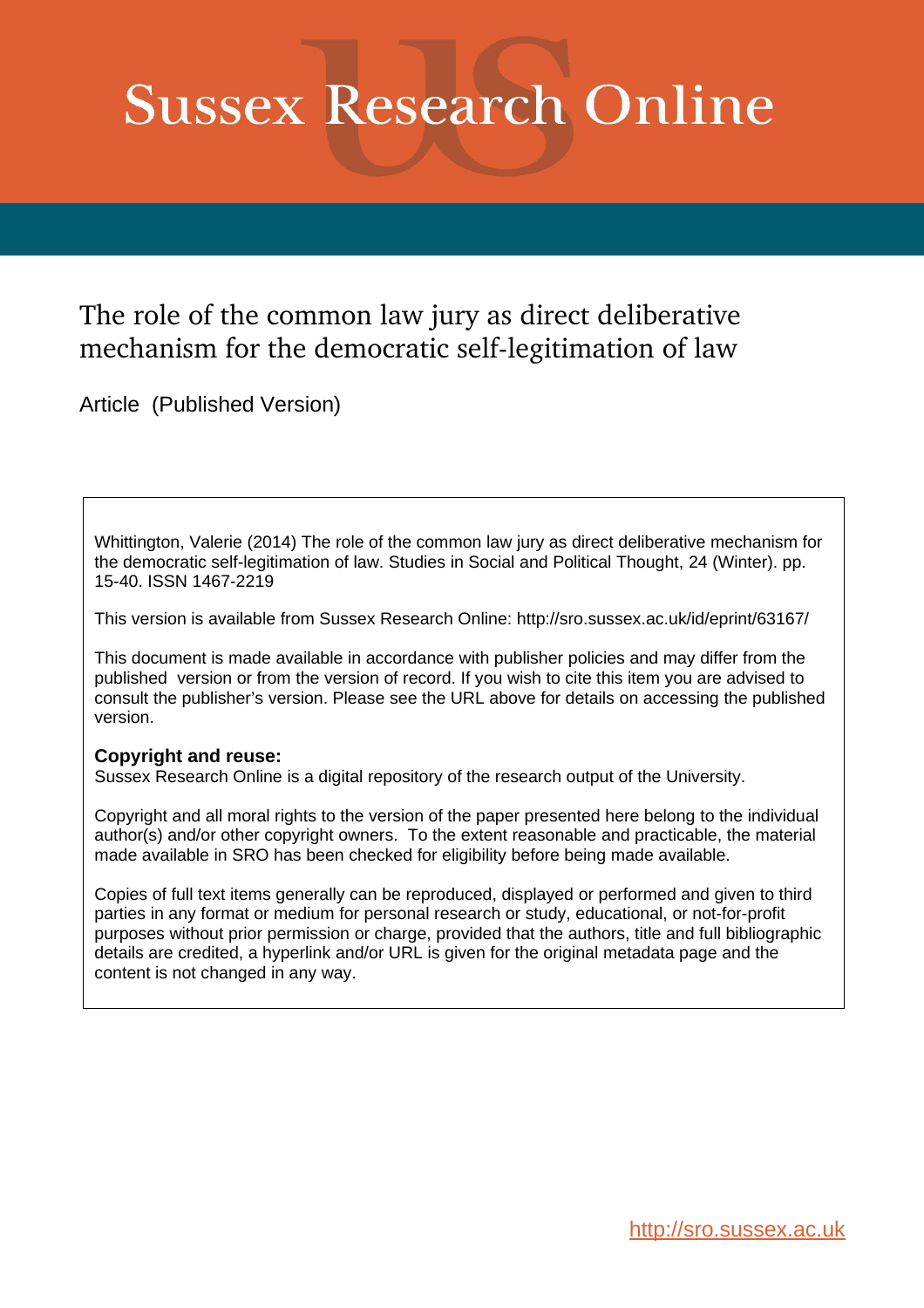# **The role of the common law jury as direct deliberative mechanism for the democratic selflegitimation of law: an analysis of the function of the common law jury in the light of a reading of Habermas's social and legal theory.**

## by Valerie Whittington

This paper was awarded the Gillian Rose Memorial Prize for Social and Political Thought 2013, awarded to the best essay from the MA in Social and Political Thought at the University of Sussex. The following is a shortened version of the original dissertation.

#### **Abstract**

The concept of legitimacy is examined (I) through a reading of Habermas's work on communicative action, and through a reading of the opening chapters of Between Facts and Norms. The claim that legal juries function in a manner similar to a 'parliament' is rejected in favour of a claim that they exercise a decentred 'particle' of popular sovereignty. (II) An analysis of the jury's lifeworld origins is undertaken and, (III) the essay then considers the democratic function of the operation of 'jury equity' whereby juries may produce 'perverse' decisions, or as described in the USA – jury 'nullification' whereby juries bring in verdicts that go against overwhelming evidence

#### **Introduction**

In his theory of modernity, Jürgen Habermas (1996, p. 40) makes reference to the capacity of money and power to have a pernicious effect upon the legitimacy of law, so that the legal sub-system ends up providing legal justification for transactions secured by an *illegitimate* operation of the economic and administrative systems 'behind the backs' of the citizens of a society. This has important ramifications for democracy and its operational effectiveness. If true it undermines the legitimacy of law and the authority of the democratic state that underwrites its coercive power. It also throws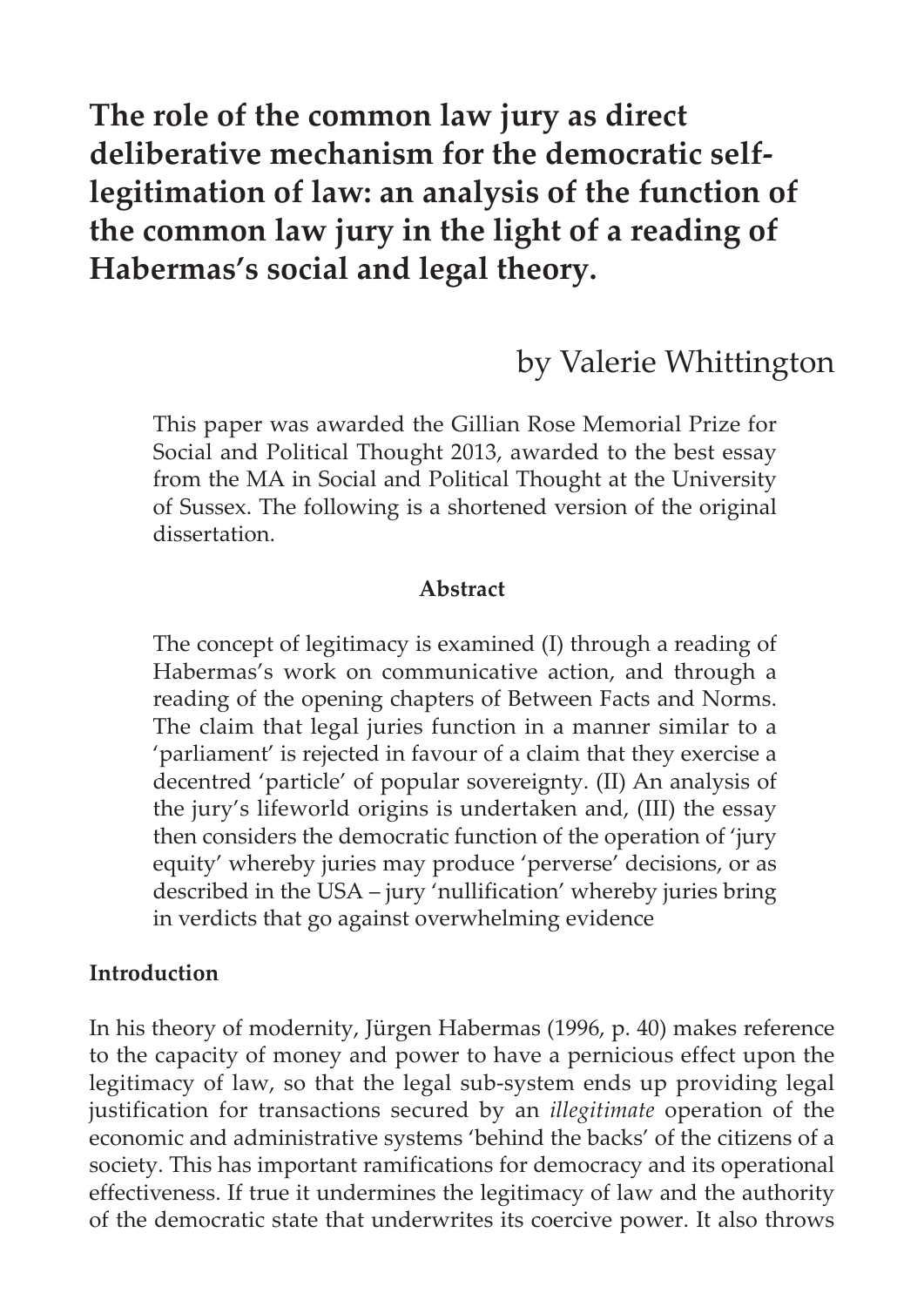into question the operational effectiveness of *metasocial* mechanisms for the 'self-legitimation' of law which aim to be invulnerable to forms of strategic and instrumental manipulation. This essay explores the question as to how juries as direct, democratically constituted bodies, engaged in deliberative communicative action aimed at achieving consensus, bolster legitimacy within the common-law legal system. The idea is developed through a reading of Habermas's constructs of the 'lifeworld' and the 'public sphere' which are largely missing from the academic literature on legal juries produced by jurists. It is suggested there is ground to be gained in both directions: for the theoretical understanding of juries and for the further development of the understanding of the interaction between Habermas's concepts of 'lifeworld', public sphere and legitimacy. The exploration gives ground for further study of the theoretical and practical issues surrounding the use of citizens' juries as direct deliberative democratic forms.

#### **(I) What is legitimacy according to Habermas and how is it constructed in the legal context?**

In its broadest sense legitimacy is concerned with the 'rightness' of a claim, imperative or action. Legitimacy as an aspect of communicative action is concerned with commands, orders and imperatives: it gives a speech act authority which suggests it ought to be obeyed. In this sense it has a 'normative' aspect standing 'behind' the claim that it should be obeyed, which suggests it can be justified by reference to universally applicable norms. Norms in moral theory are universals and Habermas argues that in the 'postmetaphysical' era when external validation cannot be sought from an infallible divine source, norms must be legitimated by other means.

Like rules, legitimacy can only have meaning within society: "to *think* one is obeying a rule is not to obey a rule…it is not possible to obey a rule 'privately': otherwise thinking one was obeying a rule would be the same thing as obeying it" (Wittgenstein, 1953, p. 81, cited by Habermas, 1987, p. 17 – 8). Legitimacy only functions in a context of intersubjectivity (Habermas, 1987, pp. 1 - 76). Without language and its structuring of subjectivity through the different linguistic relations of the pronouns 'I' and 'me' (and we) there could be no context of communicative action to enable the making of 'validity claims' through statements asserting truth, rightness or sincerity of expression. Without communicative action there could be no *context for dissension*, which Habermas claims is operationalised through *communicative freedom* and gives interlocutors the power to accept or reject any claim. Habermas associates this freedom with the fundamentally noncoercive nature of communicative action because validity claims are always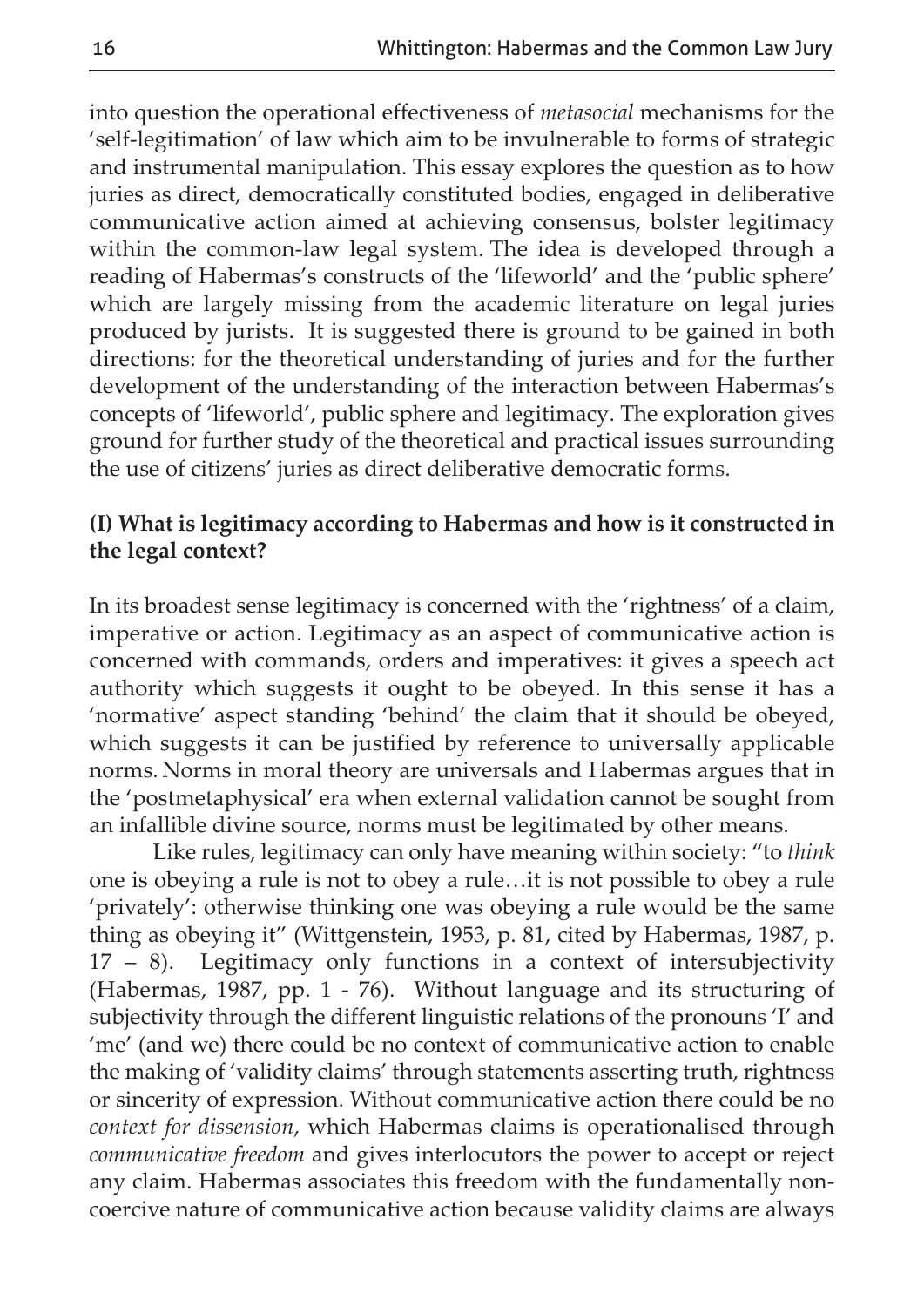open to rejection (Habermas, 1996, p. 119 and p. 127). Habermas weaves subjectivity, intersubjectivity, language and claims to validity into 'personhood' but does not reduce this to a mere theory of 'consciousness' because he steers away from the individual towards an intersubjective construction and finally towards objective processes of rationalisation and systematisation. Fundamental to the derivation of this intersubjective legitimacy is Habermas's theory of discourse.

#### **Discourse and legitimacy**

Discourse according to Habermas is governed by rules that underwrite its basic logical coherence; normative rules that govern its reliability, such as the rule requiring that speakers are sincere, and that they undertake to justify their assertions or explain why they won't, and rules that try to 'protect' discourse to ensure power cannot prevent the success of the 'better argument'. If operating, these rules "direct participants towards a rationally motivated consensus" (Finlayson, 2005 p. 43 onwards). The rules for the 'ideal speech situation' include that every subject has competence to speak; everyone is allowed to question any assertion; everyone is allowed to introduce any assertion; everyone is allowed to express his attitudes, desires and needs and no speaker may be prevented, by internal or external coercion, from exercising those rights. These rules are *idealizing* because they direct speakers towards a rationally motivated consensus: "A discourse in which the voices of all concerned are listened to, in which no argument is arbitrarily excluded from consideration and in which only the force of the better argument prevails, will, if successful, result in a consensus on the basis of reasons acceptable to all" (Finlayson, 2005, Kindle, 36%, page 44 of 137, Loc 934 of 2607). Whether or not the parties *actually agree* is not in fact relevant provided they 'could' agree to the terms of the discussion. As considered below this is problematic as the theory appears to rely upon a 'universal' norm that sets out the terms of discourse that leads the theory back towards the problematic justification for the moral universal norms mentioned above.

In the legal and political context:

According to the discourse principle, just those norms deserve to be valid that could meet with the approval of those potentially affected, insofar as the latter participate in rational discourses. Hence the desired political rights must guarantee participation in all deliberative and decisional processes relevant to legislation and must do so in a way that provides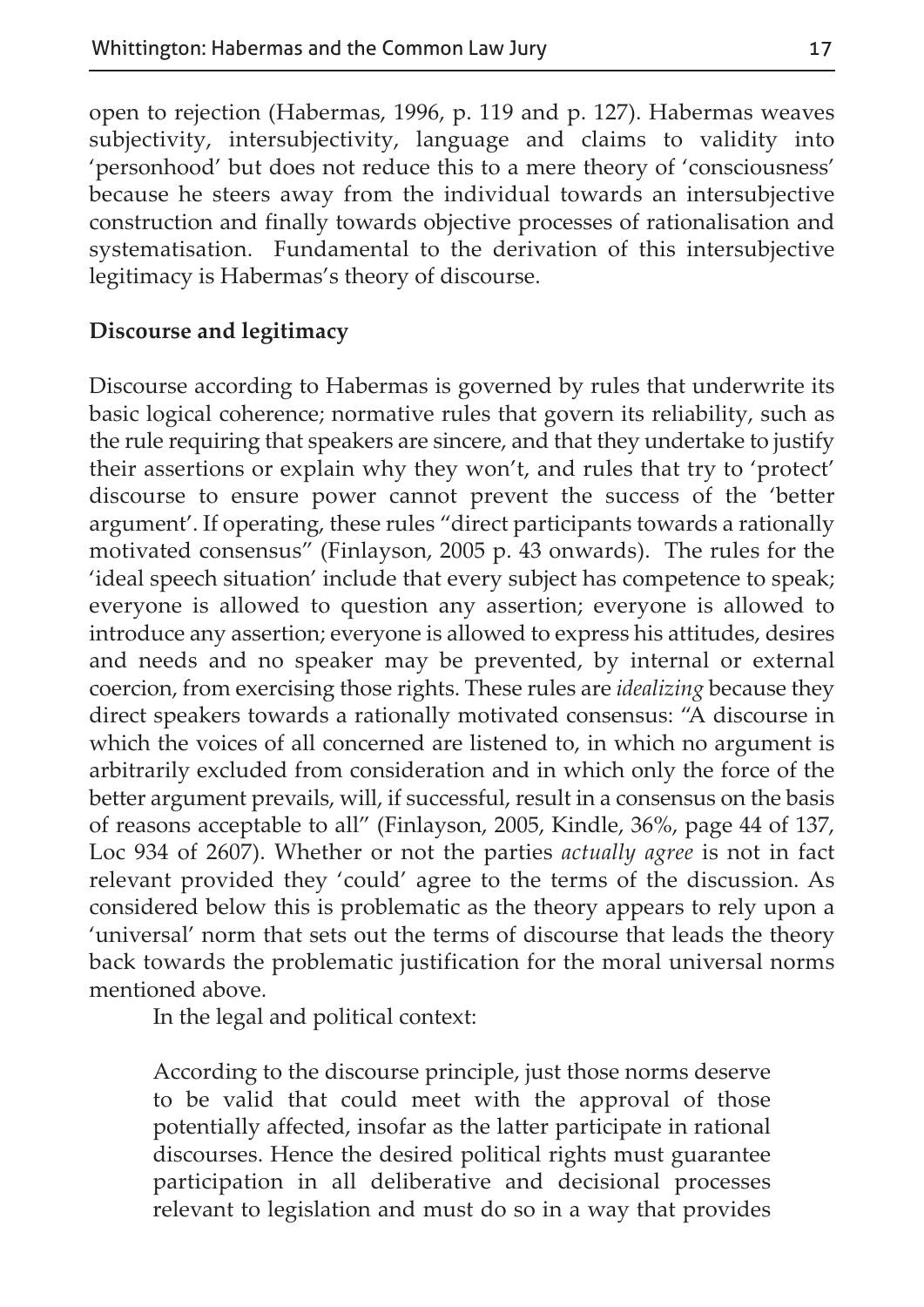each person with equal chances to exercise the communicative freedom to take a position on criticisable validity claims. Equal opportunities for the political use of communicative freedoms require a legally structured deliberative praxis in which the discourse principle is applied. Just as communicative freedom prior to any institutionalization refers to appropriate occasions for the use of language oriented toward mutual understanding, so also do political rights- in particular, entitlement to the *public use* of communicative freedom- call for the legal institutionalization of various forms of communication and the implementation of democratic procedures. These are meant to guarantee that all formally and procedurally correct outcomes enjoy a presumption of legitimacy. (Habermas, 1996, p.127)

Hugh Baxter (2011) has claimed that Habermas's 'discourse principle' is inconsistent with his theory of procedural legitimacy: "Ultimately, the shift to the procedural focus cannot save Habermas's discourse principal. Procedural norms are positive legal norms, and as such, they are within the scope of the discourse principle" (Baxter, 2011 pp. 97-98). Being within the scope of the discourse principle means they are tied to at least one norm – that of the Discourse principle itself. Baxter claims that the democracy principle – the discourse principle as applied to laws – still contains an (impossible) universal element within it. "If procedure is to bear the weight of legal and political legitimacy, then procedural norms, above all, would have to qualify as legitimate. Given the discourse and democracy principles, that seems to require that the legal norms that constitute and regulate the democratic lawmaking process must themselves be capable of receiving the citizenry's universal assent" (*Ibid.*). It is accepted here that it is difficult to imagine how this could ever be realised. Perhaps in a 'decentred' modern society in which all normative 'agreement' occurs, the 'universal' agreement on the Discourse principle which clearly cannot be achieved 'at once' and 'forever' might better be regarded as 'fractured' and 'parcelled out' agreement that must accept the limitations of its own formation across time and in a variety of locations. Whatever the solution, the problem will not be solved here but it is acknowledged and it means that what follows must be prefaced with a presumptive '*If we accept the discourse principle then…"*

When Habermas links communicative freedom to the right to participate in rational discourses and connects both with political deliberative and decisional processes, he envisages an 'ideal' set of conditions in which discourse will take place. If this occurs – if the *procedural* criteria of discourse are achieved – then what results from this discursive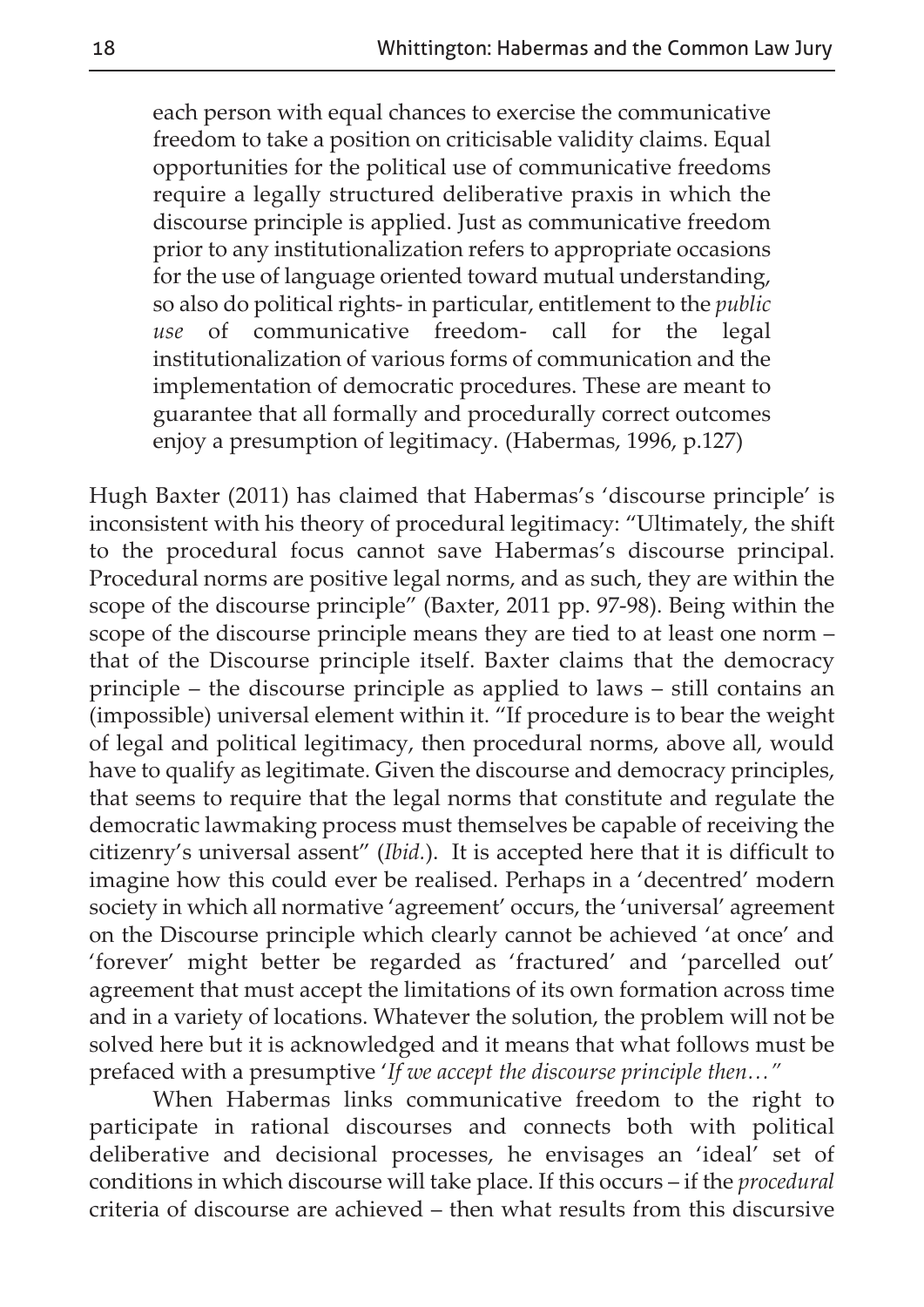arena will be *presumed* to be legitimate. Habermas's theory of legitimation is based upon an 'ideal speech situation' that guarantees non-coercively the success of the better argument, where "[u]nder conditions of ideal deliberation ... 'no force except that of the better argument is exercised'" (Held, 2006, p. 238). It is worth noting that David Held here quotes from Habermas's 1976 text *Legitimation Crisis.* In later texts Habermas revised his position on force via a pragmatic *political* turn to the effect that if 'force' is to be employed then reasons must be stated. Finlayson (2005) notes that by *Between Facts and Norms,* Habermas has developed a *democratic* principle (D) that specifies the necessary condition of the validity of action-norms that holds also for legal and moral norms so that 'Only those laws count as legitimate to which all members of the legal community can assent in a discursive process of legislation that has in turn been legally constituted' (Habermas, 1996, p. 110). The coercibility of these norms does not rely upon *actual* agreement but only upon its 'amenability to consensus': "a norm is legitimate only if all members of the legal community can assent to it, and they can do so because it has been produced by a formal decision-making body which incorporates deliberation and discourse, is open to input from civil society, and conforms with legally instituted system of rights….The democratic principle only implies that legitimate laws must merit the assent of all members of the legal community; not that they must actually find it… "; "Habermas's theory of law, like his theory of morality, relies heavily on this distinction between what is in principle amenable to assent, and what in practice finds such assent" (Finlayson, 2005, Kindle, 75%, p.116 of 137, Loc. 1960 of 2607).

#### **Law, Legality and Legitimacy**

Legitimacy in its very broadest Habermasian sense concerns the rightness of imperatives at the level of the individual speech act, or 'command', but it is also phylogenetically related to the legitimacy claims of 'law' in the juridical realm and 'sovereignty' in the political realm, the differences being how legitimacy is achieved and enforced in each field. In the legal and political realms the significance of legitimacy is that it carries with it coercive force: the fact that coercion is employed to enforce legal and political commands backed by norms, contrasts with communicative action, where agreement is achieved intersubjectively and consensually. For Habermas the absence of a metaphysical validation of law in the post-metaphysicial era has given rise to a split between the facticity and normativity of law. This is reflected in the division in the use of the terms 'legality' and 'legitimacy' (Habermas, 1988, pp. 97–100). Legality is found in the form of positive law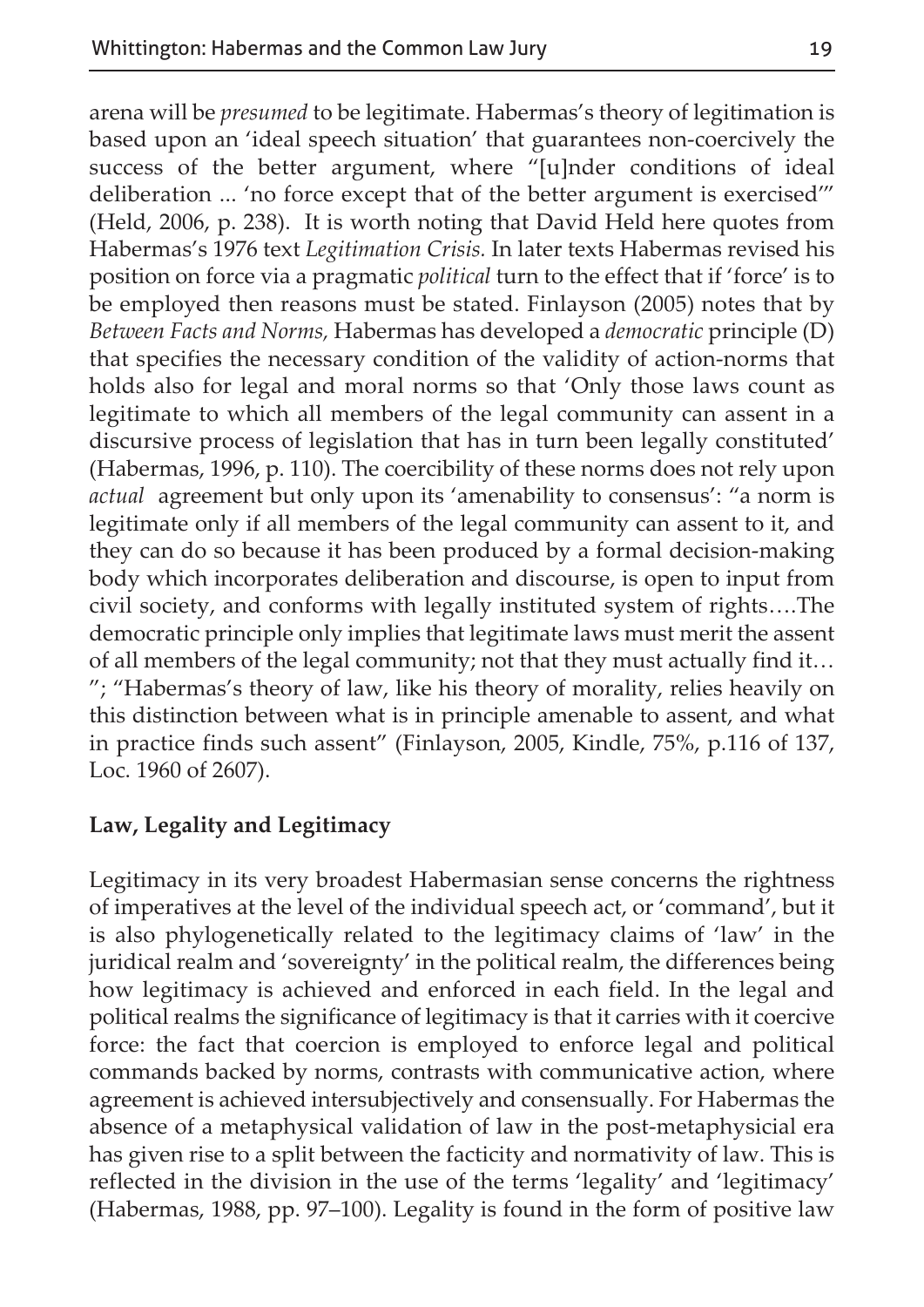and operates in accordance with clear and discoverable legal rules produced within the context of a supportive state apparatus that claims legitimacy from the operation of free and fair democratic processes. In what follows the historical legal development of the jury system – its *positive* aspect – is not considered, however it is taken that its legitimating capacity needs to be understood in its legal context and this changes depending upon historical and cultural factors. An Athenian style jury of male citizens or a colonial jury that excluded the indigenous population would not be considered legitimate in a modern liberal democracy. For an exploration of the pernicious 'legitimacy' of the colonial jury see Richard Vogler's "The International Development of the Jury: The Role of the British Empire" (2001; in Hans, 2006).

In the first chapter of *Between Facts and Norms,* Habermas sets out a socially integrative role for law and addresses the problematic question of how law can fulfil that function aimed at the stabilisation of society in the post-metaphysical modern situation of "a predominantly secular society in which normative orders must be maintained without metasocial guarantees" (Habermas, 1996, p. 26). He concludes "along with Parsons and Durkheim," that this stabilization cannot be effective simply on the basis of the instrumental "reciprocal influence of self-interested actors". Habermas claims that purely instrumental and self-interested action does not have the capacity to integrate and stabilise society without the intersubjective influence of communicative action aimed at achieving consensus. However in a modern, diverse and pluralist society discursive non-coercive communicative action alone is insufficient to achieve this integrative goal when the archaic bonds and the "ties of sacred authorities" have been loosened. A new kind of norm is required to fulfil the integrative challenge: a norm capable of bringing about "willingness to comply *simultaneously* by means of de facto constraint and legitimate validity" (Habermas, 1996, p. 27). In effect Habermas is casting around for a norm that can re-unite facticity with its normative validity to restore the authority lost by the absence of divine assurance under conditions where the poles of action oriented to success (instrumental action) and action oriented to understanding (communicative action) have been driven apart to produce a "*perceived* incompatibility of facticity and validity" (Habermas, 1996 p. 27, italics in original).

Habermas found his solution, in a return to Kant's *Doctrine of Recht* and the system of rights "that lends to individual liberties the coercive force of law" (Habermas, 1996 p. 27). This line of connection to individual rights which justify coercive protection, is taken from *The Metaphysics of Morals/Doctrine of Recht.* It offered Habermas a bridge to the ideals of autonomy; private and public: "In the legal mode of validity, the facticity of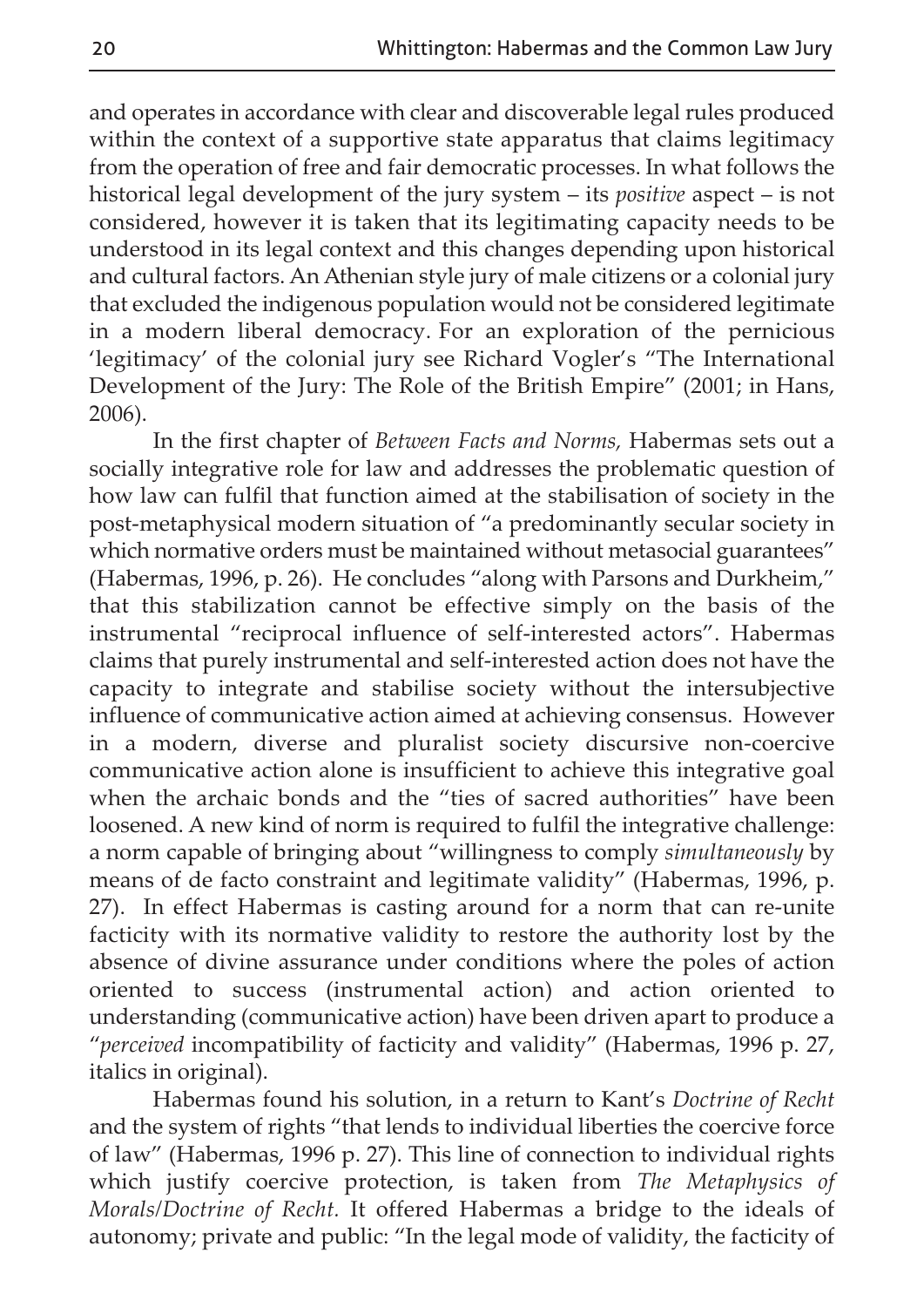the *enforcement* of law is intertwined with the legitimacy of a *genesis* of law that claims to be rational because it guarantees liberty. The tension between these two distinct moments of facticity and validity is thus intensified and behaviourally operationalized" (Habermas, 1996, p. 28). As a consequence, Habermas claims that the coercive aspect of law legitimised in this way provides two possible performative attitudes that satisfy the demands of both: 1) rationally choosing actors who *expect* enforcement and so comply for whom the law has de facto validity and 2) actors who want to reach understanding and seek normative recognition with others - for whom the law achieves normative legitimacy capable of inducing respect (Habermas, 1996, p. 31).

#### **Autonomy and legitimacy**

In Habermas's theory, autonomy remains a key legitimating concept for law because law protects each citizen's self-legislation as a private individual (Kant's morally autonomous Enlightened subject obeying the self-given 'moral law' within). It is that which Kant, in Habermas's reading, calls upon coercive power to defend and it is simultaneously that which for Habermas will secure rule acceptance. The rules must be self-given and in a democracy the laws must be written by those who live under them. This self-legislating role requires at the very least *the possibility of* participation in political activity, such as voting or standing for office, and has implications for the possible legitimacy of laws passed by the representatives of the people under a constitution (Habermas, 1996, p. 110). However the democratic constitution proposed by Habermas must function in the social condition of complexity and 'modernity', in which illegitimate power relations based on 'interest' seek to inhibit and interfere with the mechanisms that provide democratic legitimacy both to the state and its laws. This situation is intensified under a representative system where the citizen's participation is reduced to 'acclamation' in elections. In the modern representative democracy it is suggested that parties use the mass media to manipulate the electorate to create an unthinking party allegiance, and in which system, voters are effectively reduced to the condition of consumers (Habermas, 1991, p. 176). The public sphere is denuded and the effect of organized interests turns legislators into the agents or principles of parties (not simply 'political parties' but also those of special-interest groups) (Calhoun, 1992, pp. 26-27).

The role of the state is vital to protect both private and public autonomy against "the overpowering of the legal system by illegitimate power relations that contradict its normative self-understanding", but this is difficult to achieve in a context where the system-steering and integrative mechanisms of money and administrative power operate 'behind the backs'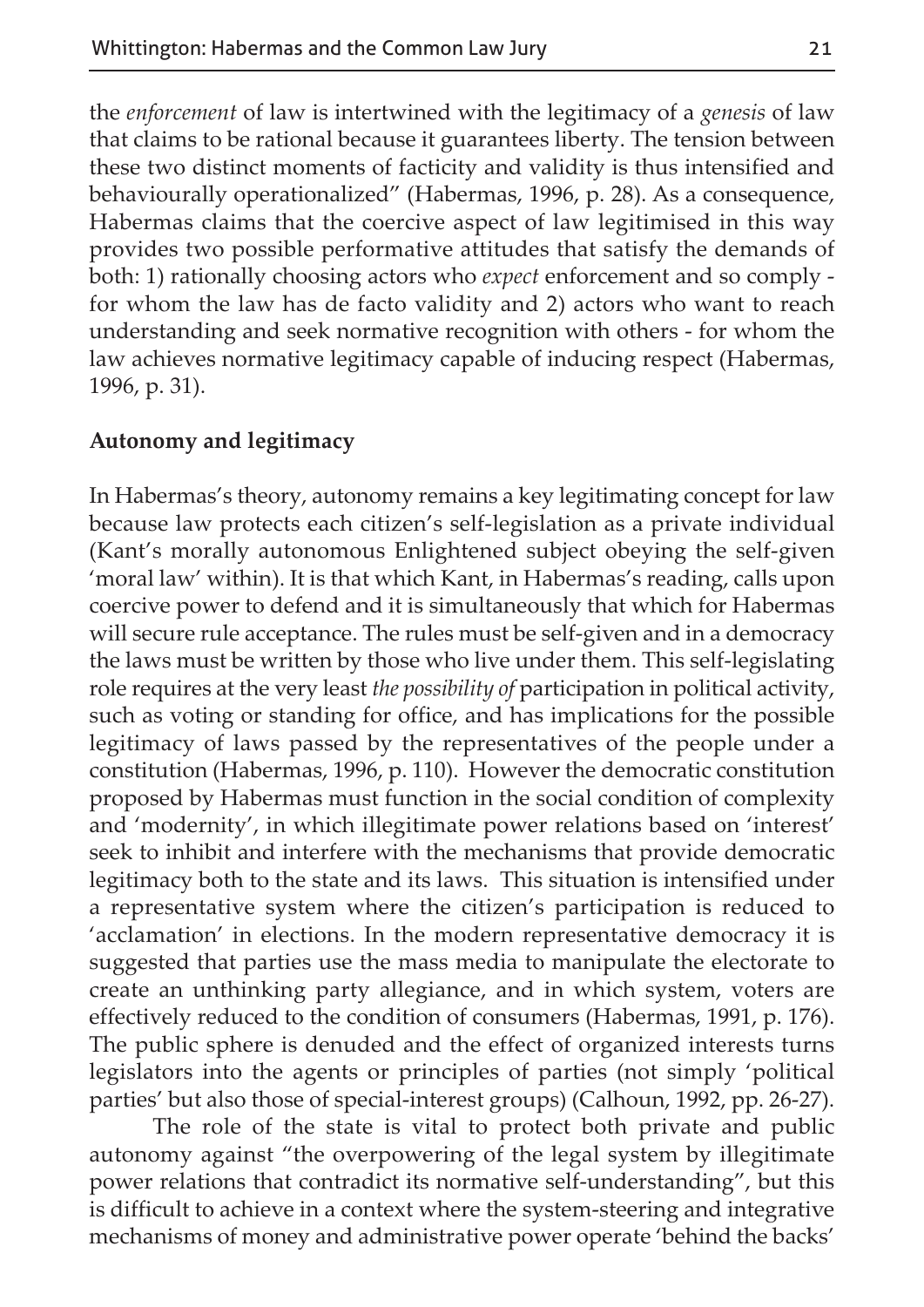of participants.

[I]nstitutions of private and public law make possible the establishment of markets and governmental bodies, because the economic and the administrative system, which have separated from the lifeworld, operate inside the forms of law….

Often enough, law provides illegitimate power with the mere semblance of legitimacy. At first glance one cannot tell whether legal regulations deserve the assent of associated citizens or whether they result from administrative selfprogramming and structural social power in such a way that they independently generate the necessary mass loyalty.

The less the legal system as a whole can rely on metasocial guarantees and immunize itself against criticism, the less scope there is for this type of self-legitimation of law. (Habermas, 1996, p. 40)

The above is quoted at length because it is precisely in this arena that the role of the jury can be comprehended within the common-law legal framework as a communicative and *democratic* mechanism for the legitimation of law. But what does it mean to speak of any system as 'selflegitimating'? It requires that there should be a mechanism internal to a system that accords it validity, in some senses as a formal constitution does a state, or as a 'procedure' does in Habermas's theory. Using this construction, it is suggested here that the jury is a mechanism which works in a similar fashion for the 'uncodified' common-law.

This is problematic however from a Habermasian perspective because of the case-law basis of the common-law that appears uncertain, revocable and endlessly amendable. If this revocation and amendment occurs in the absence of a valid claim to legitimacy then the positivity of law "[forfeits] its capacity for social integration" (Habermas, 1996, p. 38). Habermas leads the search for law's legitimacy back to its origin in the legislative process and as a consequence the entire common-law, in Habermas's system for legitimating the law, appears undemocratic. To understand why that is, we need to consider what makes for a 'legitimate' legislative process for Habermas, and this means considering 'popular sovereignty.'

Modern democracies have decentred societies, where economic action, typified as "the decentralized decisions of self-interested individuals in morally neutralised spheres of action," (Habermas, 1996, p. 83) relies upon positive law to secure liberties by coercive means in order to permit it to 'get on with business'. The administration also needs positive law to enable it to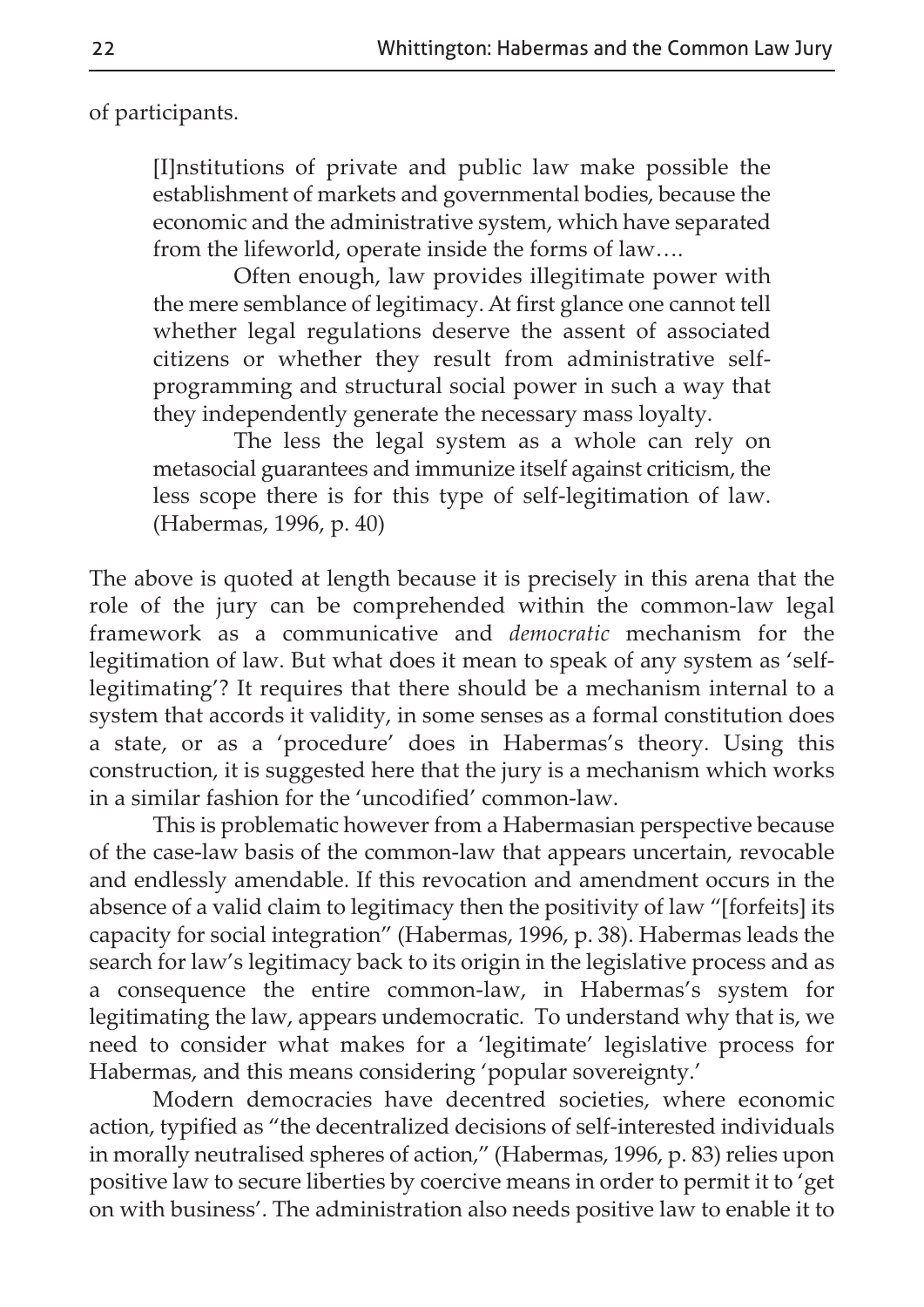manage its welfare responsibilities. Leaving open the motives for compliance, "[t]hese laws draw their legitimacy from a legislative procedure based for its part on the principle of popular sovereignty. The paradoxical emergence of legitimacy out of legality must be explained by means of the rights that secure for citizens the exercise of their political autonomy" (Habermas, 1996, p. 83). Additionally, democratic legislative procedure can only draw its legitimating force from a process where citizens "*reach an understanding".* This process whereby citizens reach understanding upon 'rights' is the forging of 'popular sovereignty', but these two aspects give rise to quite different political structures depending upon the emphasis placed upon them. The liberal tradition structures its ideal State around 'individual rights', and the Republican tradition around 'popular sovereignty'. Habermas (1994) however tries to offer a *procedural* 'third way' that keeps both traditions in sight.

The 'third way' proposed by Habermas in "Three Normative Models of Democracy" introduces his discourse theory and takes elements from both liberal and republican traditions and "integrates these in the concept of an ideal procedure for deliberation and decision-making" (Habermas, 1994, p. 6). This "proceduralist" method (Habermas, 1996, p. 135) triangulates 'practical reason' expressed in "the rules of discourse and forms of argumentation" with both "universal human rights" and "the ethical substance of a specific community": "In the final analysis, the normative content arises from the very structure of communicative actions" (Habermas, 1994, p. 6). Habermas suggests this 'shift' of the normative weight into discourse makes for a better 'fit' with society and the state under the condition of modernity. It offers a "constitutional answer to the question of how the demanding communicative forms of democratic opinion-and willformation can be institutionalized" (Habermas, 1994, p. 7). The multiple connections between state and "peripheral networks of the political public sphere" thus reflects the *decentred* society of the complex postmetaphysicial modern world (Habermas, 1994, p. 8).

The significance for legitimacy is that administrative power is produced through a sluice of "a public use of reason and a communicative power" (Habermas, 1994, p. 9) that feeds into and programs it. Public opinion "worked up via democratic procedures, cannot 'rule' of itself but can only point the use of administrative power in specific directions" (Habermas, 1994, p. 9). As a result "[d]eliberation is certainly supposed to provide a medium for the more or less conscious integration of the *legal community,"* as contrasted with a republican position where "the selforganization of the legal community, is not at the disposal of the citizens in any way" (Habermas, 1994, p. 9). Furthermore, "the only law that counts as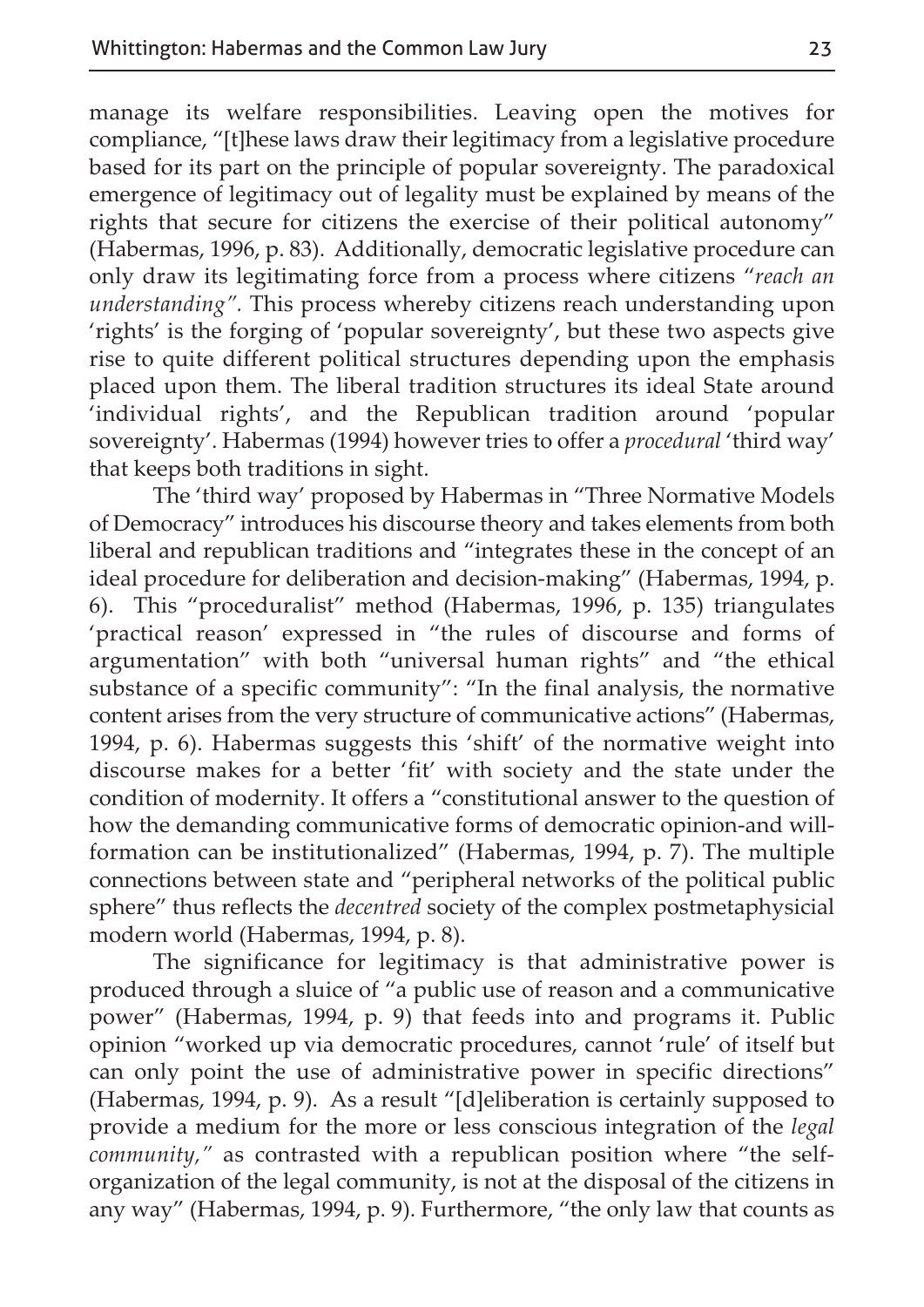legitimate is one that could be rationally accepted by all citizens in a discursive process of opinion-and will-formation" (Habermas, 1996, p. 135).<br>Public opinion produces influence, influence produces

Public opinion produces influence, communicative power and via elections communicative power is transformed into administrative power. This "suggests a new balance between the three resources of money, administrative power, and solidarity, from which modern societies meet their needs for integration" (Habermas, 1994, p. 8). For Habermas this has a normative implication because "the integrative force of 'solidarity,' which cannot be drawn solely from sources of communicative action, should develop through widely expanded and differentiated public spheres as well as through legally institutionalized procedures of democratic deliberation and decision-making*.* It should gain strength to hold its own against the two other mechanisms of social integration – money and administrative power" (Habermas, 1994, p. 8). It is precisely as '*a legally instituted procedure of democratic deliberation and decisionmaking'* in which all citizens can potentially participate that the jury functions, and that is why the claim is made here that it is part of the arrangement of mechanisms envisaged by Habermas as providing social integration *and* legitimacy. It is also this reading of the 'separation' of democratic power between its 'external' legitimation by public opinion and its manifestation in administrative acts that leads to the claim here that the jury operates as a 'public sphere' as opposed to a 'mini' parliament exercising legislative sovereignty in its own right. In this way it forms part of the "'self' of the self-organizing legal community" that "disappears in subjectless forms of communication that regulate the flow of deliberations in such a way that their fallible results enjoy the presumption of rationality." If this is not to be an 'exaggerated' claim, no better in foundation than the rhetorical claims to the value of the jury made by sympathetic common-law jurists, then Habermas's claim for the capacity of 'procedure' to legitimate must also hold good. It is acknowledged here that that claim itself is problematic.

The question of how successfully procedure legitimates law and how law functions as a mechanism for social integration is challenged by John Sitton (2003) in *Habermas and Contemporary Society.* Sitton offers criticisms of Habermas's theory from a Marxist perspective. He argues that the lifeworld/system distinction "obscures our ability to grasp the extent to which global capitalism is a political construction" (Sitton, 2003, p. 151). In his analysis the application of 'law' appears a weak alternative to political praxis and analyses of power. Hugh Baxter (2011) in *Habermas: The Discourse Theory of Law and Democracy* is also unpersuaded by Habermas's distinction between lifeworld and system (Baxter, 2011, pp. 97-98, p. 177). How effectively the jury achieves or contributes to this process of integration will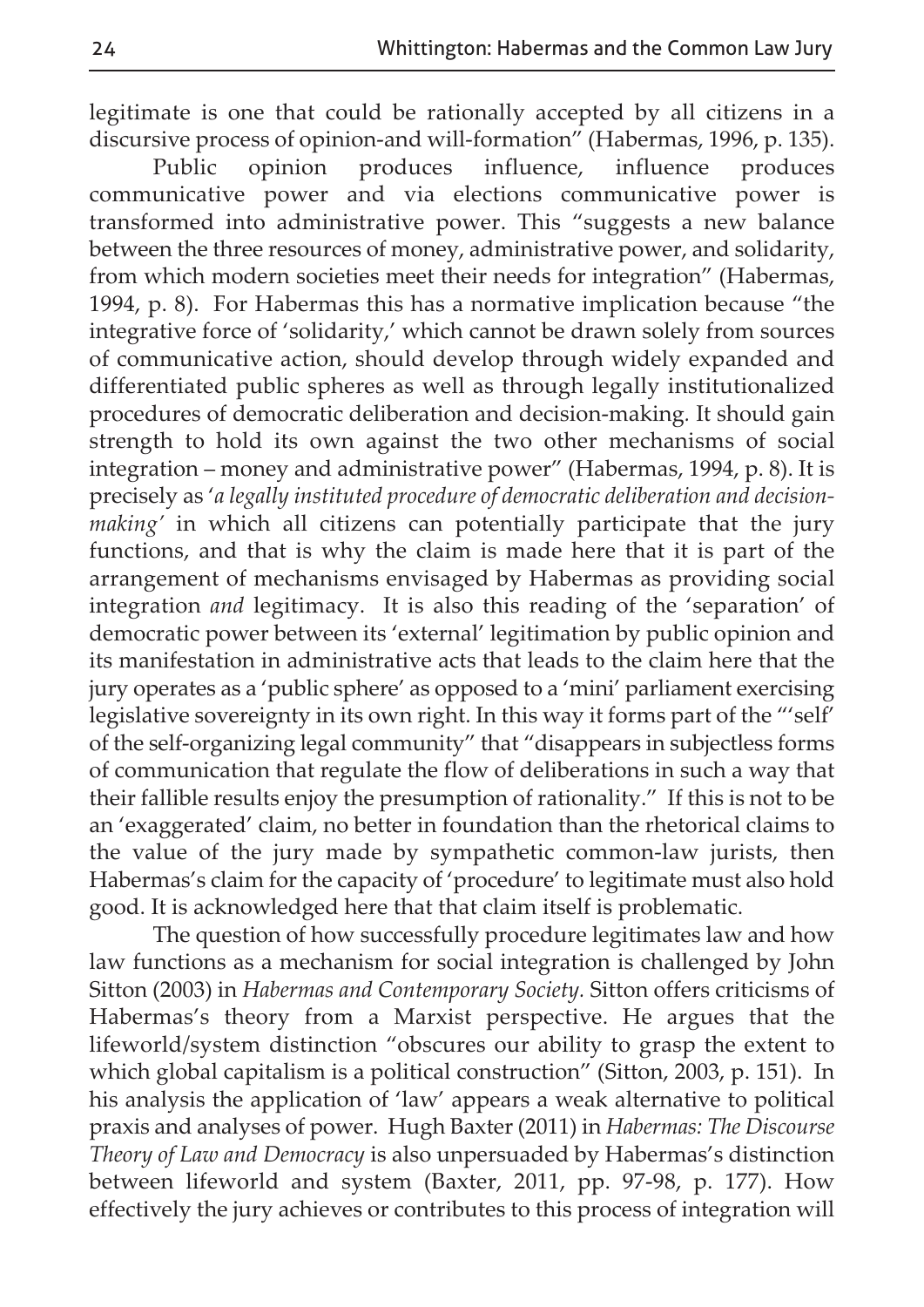not be considered, nor how able the law is at countering the *illegitimate* operation of money and power. This essay will focus upon elucidating how it is possible to make the claim for the jury that it *can* contribute to this process. The operation of money and power in society and the relations of these systems to the legal system would need a comprehensive critique which is not offered here, and it is acknowledged that any judgement upon the democratic *effectiveness* of the jury would necessarily have to be postponed until such a fuller account could be undertaken.

#### **Juries and autonomy**

In the UK the jury operates within the common law and therefore is part of the legal sub-system and yet its personnel are not *of* the system. The jury exercises a form of autonomy within the system whereby the citizenry, drawn directly and randomly from the lifeworld, act as a check upon the development of the separate interests of law as a system *per se* because juries cannot be compelled to their decisions by judges or any other personnel of the legal sub-system*.* If illegitimate power is the province of money and (administrative) power, and if the legal system is in danger of immunizing itself against criticism (by its own internal mechanisms of self-justification found in universalising theories of justice), overly pressurised as it is by "the *secular* pressure of the functional imperatives of social reproduction" (Habermas, 1996, p.40), then the jury might be considered an acceptable democratic alternate mechanism for the self-legitimation of the legal system which would then not depend entirely upon the elected legislature for its legitimacy. The necessity for such an internal mechanism is understandable in the context of the common-law system where law is not only the product of Statute law made by the legislature, but is also found in cases and is 'judge-made'. The jury is not *external* to the legal system; rather it sits in court, determines the outcomes of cases and is involved directly in the application of 'common-law' concepts derived from case-law. It will be seen below that for some commentators the jury should have no business with the 'law' but should be restricted to acting as an instrument solely for the determination of fact. However even this task is impossible in a commonlaw court without the necessity for the jury to engage with 'judge-made' law. For example, jurors must apply the *mens rea* concepts of 'intent' and 'recklessness' that are only defined in case-law and which the judge must explain to the jury. In earlier incarnations the jury was also expected to rule on the law (Gobert, 1997, pp. 35–45; Abramson, 1994, Ch. 2), and in this capacity as source of validation, it is claimed here that it provides the law with an alternate directly democratic and communicative internal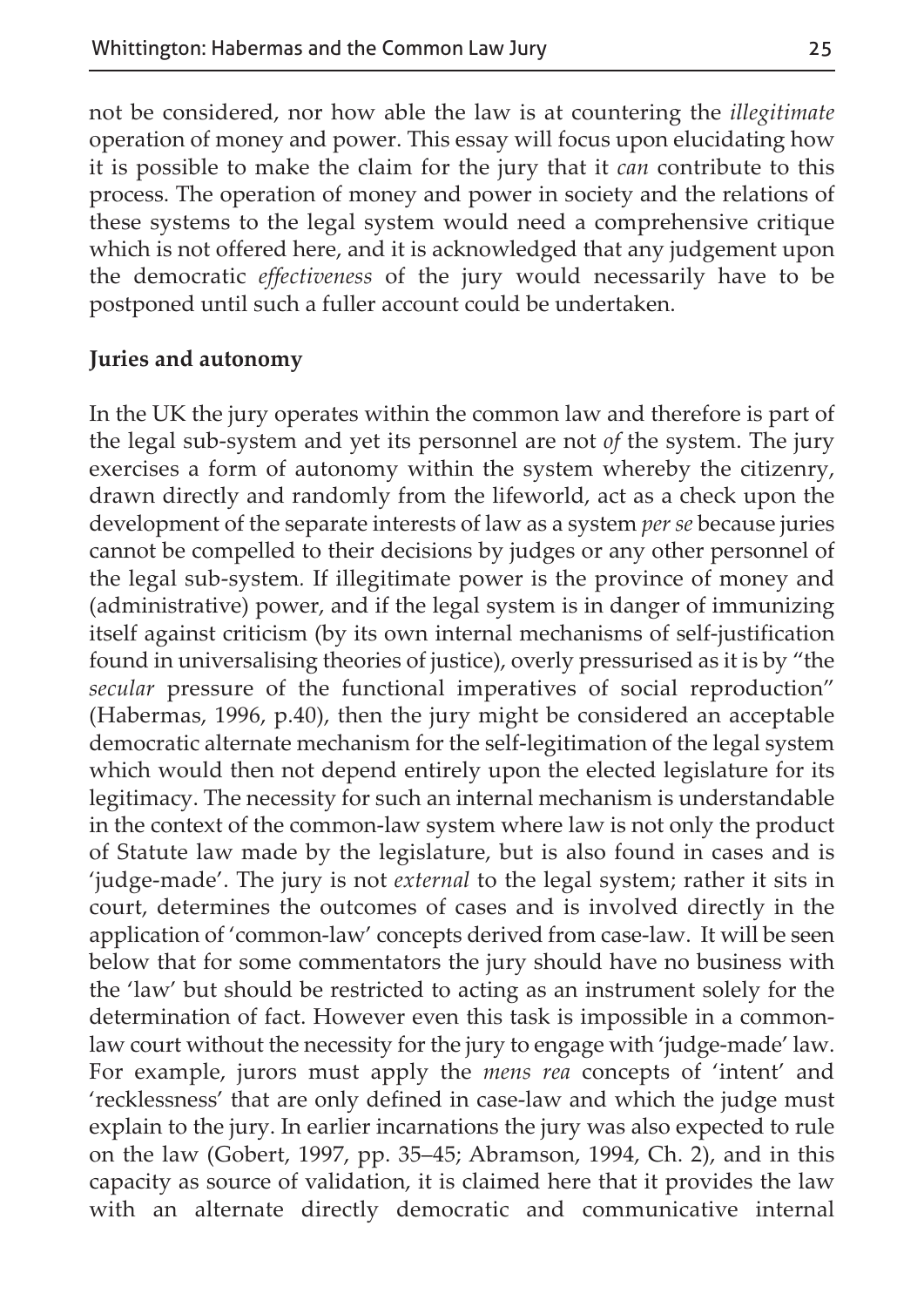mechanism for self-legitimation. In 1649 the English radical Leveller John Lilburne demanded jury trial on charges of treason against Cromwell. Lilburne successfully defended himself, and won over the jury to acquit him arguing that juries had the right to judge both the facts and the law (Brailsford, 1983, p. 601). Lilburne faced down his judges with the claim: "You that call yourselves judges of the law are no more but Norman intruders; and indeed and in truth, if the jury please, are no more but ciphers to pronounce their verdict" (Brailsford, 1983, p. 598; Gregg, 1961, p. 299). Lilburne appeared to envisage the jury as exercising something akin to popular sovereignty.

The claim to the jury's *democratic* legitimacy in the modern context is founded upon the equal opportunity to participate in decision making afforded by the jury system (Abramson, 1994, Ch. 3). In the context of a parliamentary representative democracy the jury is not associated with popular 'sovereignty' *per se*. The jury works in an intersubjective and communicative fashion in the Habermasian sense. It seeks to achieve a consensus between participants in a uniquely constructed ideal speech situation which complies with Habermas's rules of discourse. Being drawn randomly and directly from the lifeworld, with its autonomy protected by statute and case-law, it is - in theory - rendered immune to the influence of systemic power in the form of money or administrative power and also in effect immune to the legal 'system' because its right to be the sole arbiter of fact is protected: *Bushell's case* 124 Eng. Rep. 1006 (C.P. 1670). Ideally the random selection of jurors neutralises the influence of 'interest' because in a diverse and pluralist society the jurors will present a cross-section of interests. Seen in this way the jury becomes an 'ideal' self-legitimating mechanism for the law as it endorses the law in its 'factual' nature as determinative and coercive, yet it *simultaneously* dispenses validity and acceptability in its role as defender of individual rights in court and in its embodiment of civil public rights. The role of the jury throughout the history of the common law system has been championed on these grounds.

This history and the claims made for the jury's popular democratic pedigree is often cited but seldom elaborated in a theoretical fashion by common law jurists. Abramson (1994) is a typical example of a thoroughly researched study that is rich in case-law and historical detail but largely empty of theoretical analysis. If however we analyse the role of the jury through Habermas's theory of legitimacy it offers a theoretical underpinning that avoids the resort to 'higher' law or to 'Justice', or to the claim that the jury operates beyond the reach of law in an entirely autonomous region of its own in such a way that the 'popular sovereign' idea perhaps suggested by Lilburne and also by Patrick Devlin (1956) who characterised the jury as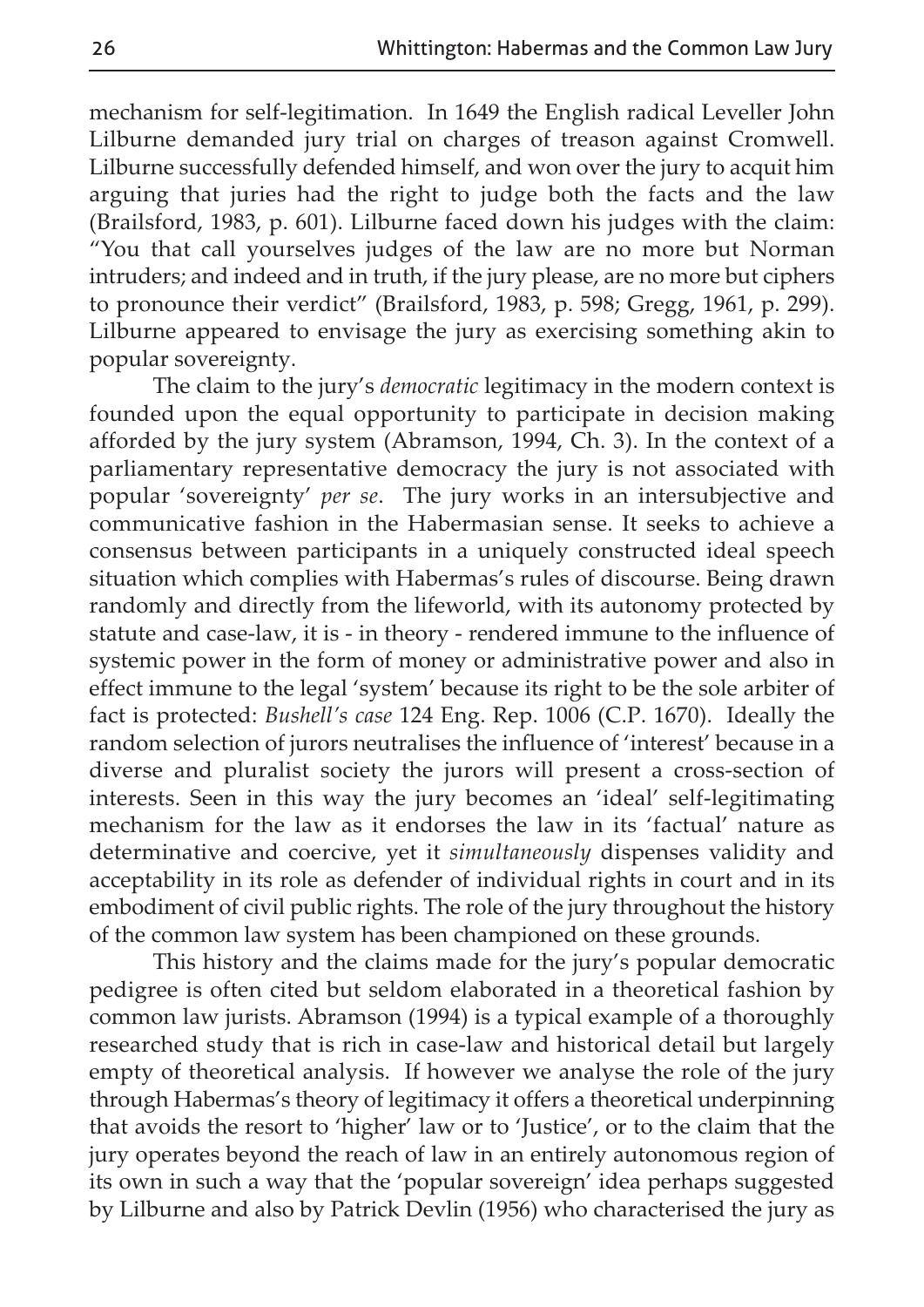a 'mini-Parliament' are revealed as overstatements. From the elucidation of Habermas's theory of legitimacy above, the jury appears as a constituent element *within* the legal sub-system with a claim to be a mechanism of *uncoerced* self-legitimation. Uncoerced, in the sense that its deliberations and conclusions are not under the control of money or administrative power even though the condition of jury 'service' is itself coercively enforced albeit with provisos permitting non-attendance in certain situations

#### **II How juries function as a type of self-legitimating mechanism within the legal system.**

*Lord Thomas of Gresford: My Lords, I happened by coincidence to be reading a summing-up on Sunday, and I shall quote what the judge said to the jury. I think it is helpful to see how democratic principles are applied to a jury... The judge said:*

*"You stand in between the state and the accused person. Trial by one's peers has a long history in our jurisprudence as being the most tried and tested method of determining guilt or innocence of one's fellow citizens. It is an important right. Each of you will have come to the court bringing with you all of your lifelong experiences, coming from a cross-section of society, as to how people behave in our society, as to what is acceptable and unacceptable, and, most importantly, each of you brings with you, your innate common sense".* Extract from Hansard: 20<sup>th</sup> March 2007 Col 1191 6.30pm : on the second reading in the House of Lords of the Fraud (Trials without Jury) Bill.

The above quotation is very typical of observations on the advantages of juries made by those who support the use of juries in the criminal justice system. Juries fulfil not only a practical role as determiners of fact, but also a symbolic role as representatives of the citizenry and arbiters of the *mores* of the citizens. Cross-sectionality which is seen as so important from the representational point of view, vies for prominence as justificatory democratic ideal with that of the jury as a location of deliberative collective reasoning. The call for impartiality and fairness *as epitomised in the selection process* can overshadow the relevance of cross-sectionality itself *for deliberation* (Abramson, 1994, Ch. 2; pp. 101-102, p. 140).

This section will explore how the concept of 'lifeworld' provides a theoretical framework for the understanding of how juries operate and why they are of particular value in relation to the deliberative process in the criminal trial. While the role of the jury as a deliberating body has been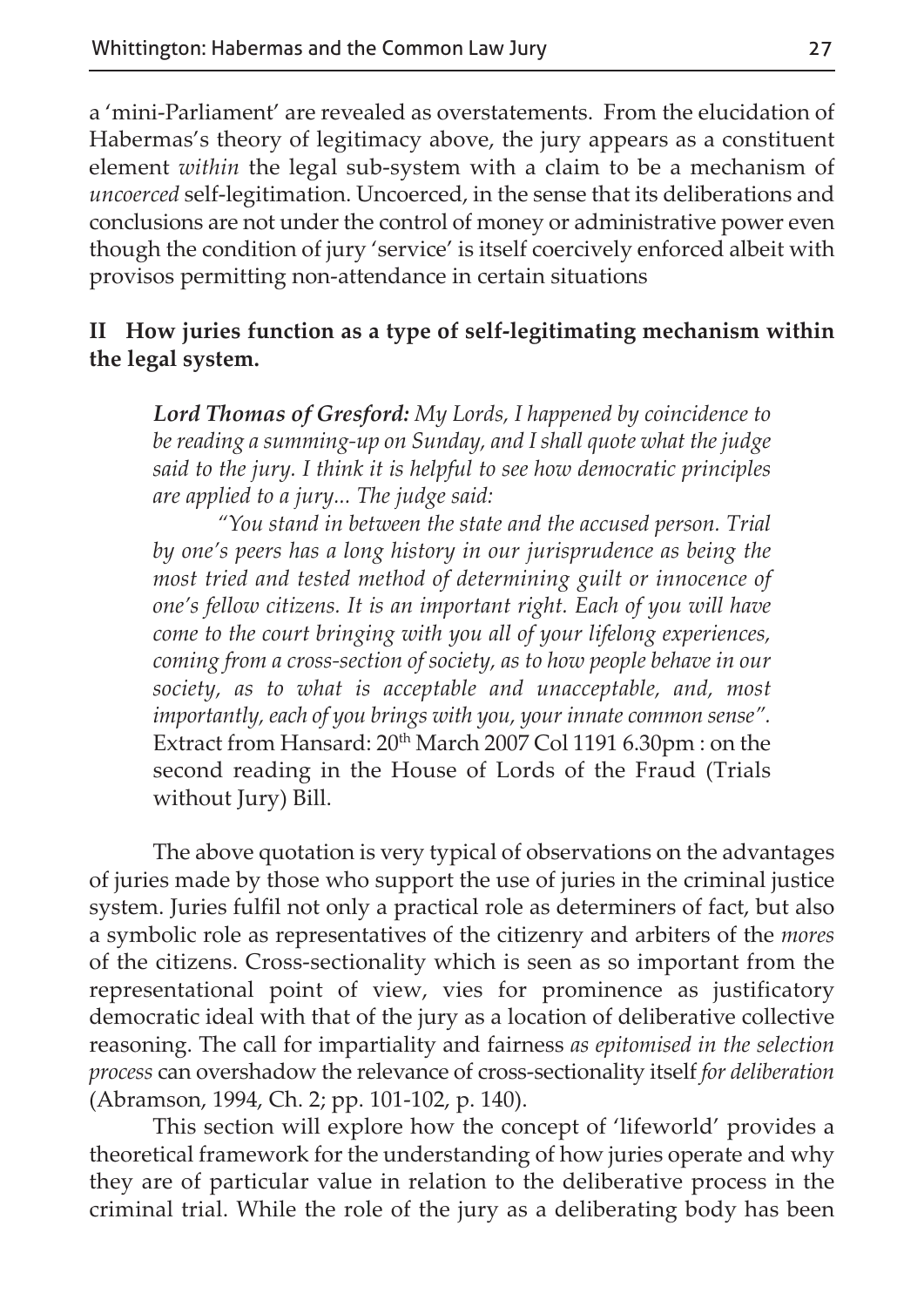explored by numerous empirical researchers, the theoretical grounding for the 'value' of jury trials is not usually elucidated in any more than the most general and vague normative terms as to what makes for a 'good' 'participatory' democracy without situating this within the wider democratic system. Why precisely should an 'ordinary person' be suited to the role of juror? Why do you need more than one of them? And, why does a judge not serve just as well instead?

Schutz (1974) identified the lifeworld as "that province of reality which the wide-awake and normal adult simply takes for granted in the attitude of common sense". It is the arena that is unproblematic (Schutz and Luckmann, 1974, p. 3–4). As part of this, individuals take for granted that others are endowed with consciousness essentially the same as theirs. The philosophical problem as to what constitutes the 'real' is de-problematised as it is simply an assumption made in the 'natural attitude' that the world is the same for others as it is for oneself (Schutz and Luckmann, 1989, Ch 6; pp. 99-100). In this way the outer world of objects is 'intersubjective' as it is brought into a "common frame of interpretation" (Schutz and Luckmann, 1974, p. 4). Individuals experience their lives within specific 'situations' (Habermas, 1987, p. 127): they relate to themselves by developing a memory narrative involving these previous situations, and each life, although unique to each individual, is also experienced alongside the lives of others in a mediate 'we' relation as a result of a "general thesis of reciprocity of perspectives" (Schutz and Luckmann, 1974, pp. 60-61). This also leads to potential for development of a typification of people (Schutz and Luckmann, 1974, pp. 68–92).

When considered in conjunction with the theory of communicative action, juries in the context of intersubjectivity bring their entire lifeworld experiences to bear upon the trial. Jurors sit together, they watch and listen silently side by side on the jury benches, and (in theory) without discussion during the case. At this point in the trial each juror is alone with their own lifeworld experiences which help them to interpret what is put before them. At the level of communicative action they must make decisions as to whether they can take something as a fact, for example whether or not to believe that an eyewitness was correct when they identified the defendant in an identity parade although their initial sight of the defendant during the offence was in limited light and for a short duration – they are being asked in this instance to agree or disagree with an assertion that might be characterised as 'true' or 'false' and to help them with this they will draw upon their own experience of meeting someone at night, or their 'general knowledge' of how hard it is to recognise someone after only a brief encounter, or even the now widely publicised unreliability of eye-witness accounts. Likewise when a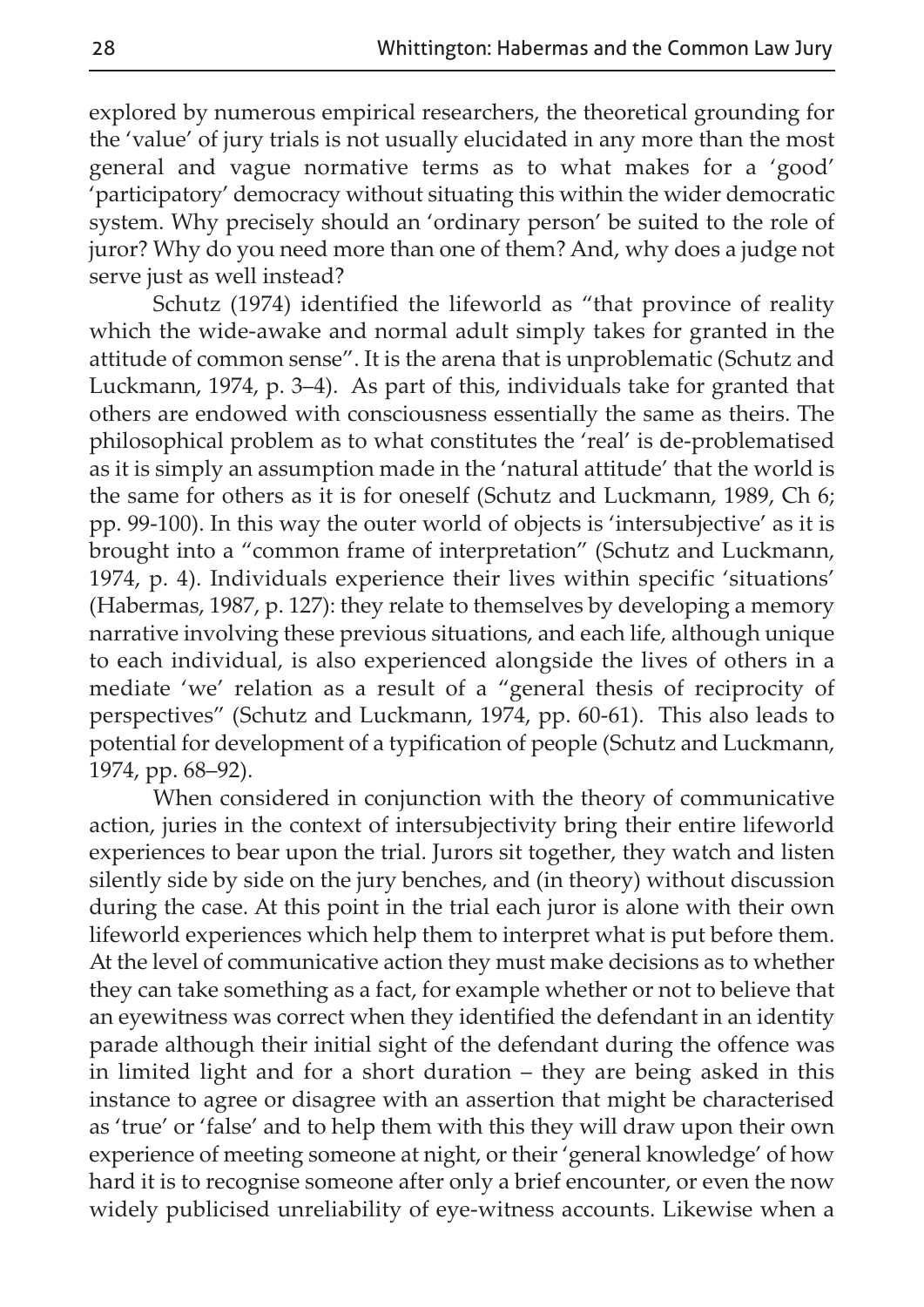defendant claims they acted in self-defence and the judge has explained that the law requires the defendant to have been both justified in using force in the circumstances and to have used only reasonable force in those circumstances, a juror is considering a claim to justification that requires them to assess the 'rightness' (the legitimacy or illegitimacy) of the action taken, and to do this again they must rely upon general knowledge that will suggest whether they or 'most people', or a confident fit man of 40 with a height of 6'5", would feel threatened by his girlfriend screaming at him so that he had to grab her round the neck to stop her hitting him. And finally although by no means least, the jury, by virtue of the necessity to ascertain the facts, will have to assess the 'truthfulness' of all the witnesses and in this, perhaps in more than any other area, it is clear that juries bring their life skills (and potentially their prejudices) in 'reading' people to bear. Research shows that jurors continue to watch participants in 'off-stage' moments too (Rose, Seidman Diamond, and Baker, 2009). So, it is clear that juries are engaged in a 'situation' that requires 'life-world' general knowledge and they also practice all three varieties of communicative action. Each has the communicative freedom to accept or reject the validity claims presented, yet together they share the purpose of arriving at a consensus in the process of deliberation.

In *reaching an agreement* on the verdict under the supposedly 'ideal' speech situation of the jury room, a jury in England and Wales has two hours to achieve unanimity, much longer to achieve a majority, but if they cannot achieve agreement, then as a 'hung' jury that has failed in its task it will be discharged and a fresh trial commenced with another jury. Some experiments have been undertaken in the USA enabling jurors to deliberate *during the course of the trial* rather than restricting deliberation to the end. This research was undertaken to see whether it helped juries cope with extensive and complex evidence notable in fraud trials (Seidman Diamond, Vidmar, Rose, Ellis, and Murphy, 2003, 2006). Despite the occasional high profile disaster, such as the Vicky Pryce case (Rozenberg, 2013a, 2013b), the jury is an extremely efficient mechanism to reach consensus. In only 0.6% of jury trials in the UK are juries unable to achieve a conclusive unanimous or majority decision (Thomas, 2013, Crim. L.R. 6, 483-503; citing herself 2010*,* at fn. 49). The variety of crime 'situations' is effectively infinite; a diversity of facts, individuals, and varying strengths of evidence that it is almost impossible to imagine an 'expert' who could confidently undertake the complex judgements that jurors make if he or she had to undertake the same alone and without the subsequent assistance gained though discussion with others. The 'ideal' speech situation of the jury room deliberation envisages a group engaged in seeking a unified (public) consensus without concern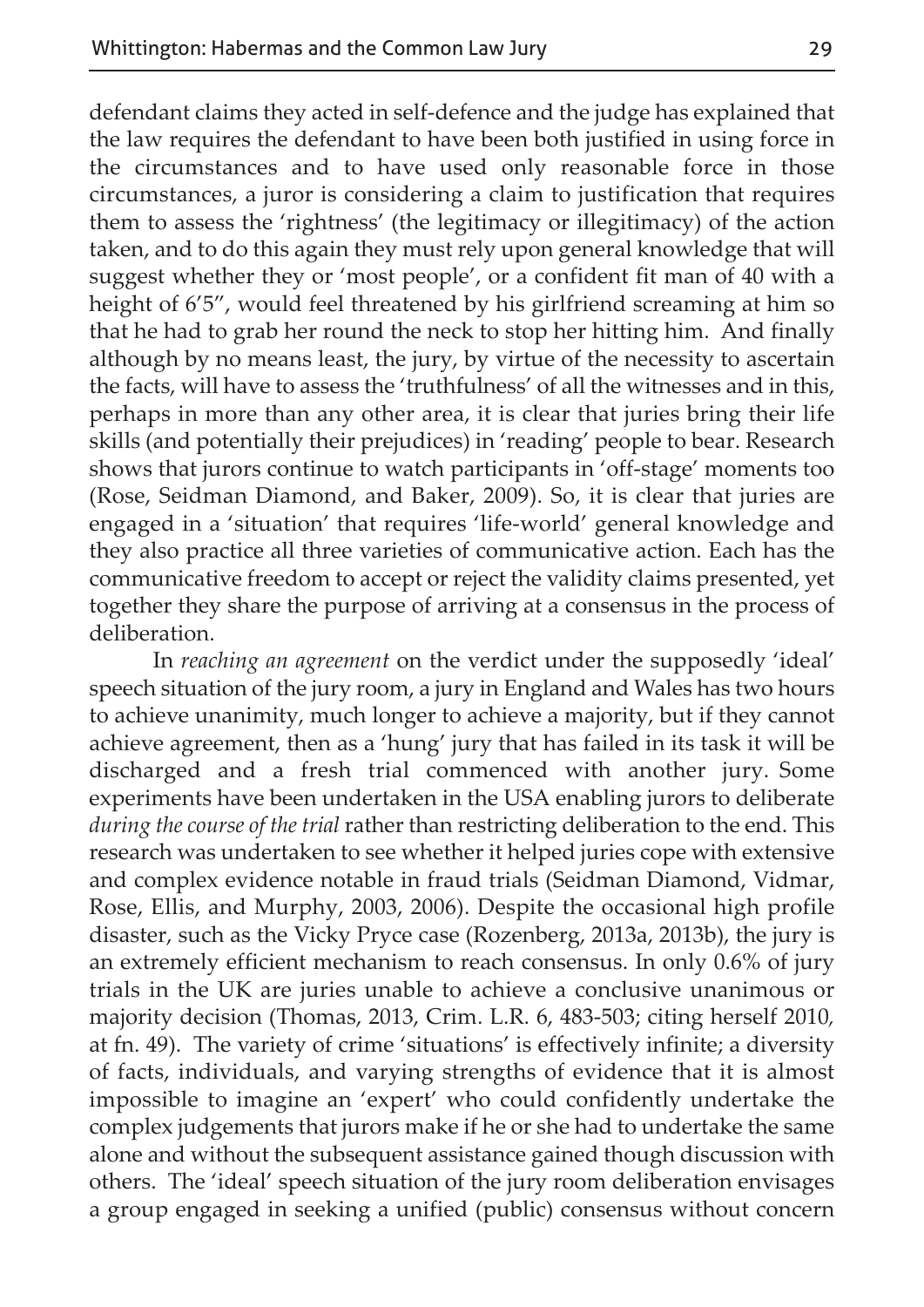for their individual or group 'personal' interests. This may seem an idealistically tall order, but empirical researchers note that for the most part juries do succeed in this task because, as noted above, the number of 'hung' juries is small. This is particularly so in the UK where the majority verdict is permitted in criminal trials after a minimum period of two hours (The Criminal Justice Act 1967 c.80 s.13 as incorporated into The Juries Act 1974 c.23 s.17).

#### **Experts and laypersons**

Every normal adult is in full possession of general knowledge. The individual differences in general knowledge are only minor: in any case they have hardly any *social* relevance. Every normal adult can be considered typically to be highly competent. Further since only a relatively limited portion of the social stock of knowledge consists of special knowledge, all problems which have the status of being able 'in principle' to be mastered are also typically mastered by everyone. The lifeworldly reality is relatively easy for everyone to survey... Only rarely in the routine of life do problem situations arise in which the factor of being a layman is prominent. Therefore competence in general knowledge must play a predominant role in the apprehension of oneself. (Schutz and Luckmann, 1974, p. 325)

There are many criticisms that can be levelled at the assertions in this passage and certainly contemporary social theory which emphasises difference and the cross-roads nature of subjectivity and identity would take issue with the notion of 'generality' per se and the resort to 'normalcy' as a guide to likely generality. That every normal adult is in 'full possession' of general knowledge or that the differences between adults are negligible is certainly doubtful, and Schutz elsewhere admits as much: "Everyone, that is, every normal adult, knows that his knowledge is not 'complete', and he knows some things better than others. This consciousness of not knowing, and knowing the varying quality, is the basic correlate of the social distribution of knowledge" (Schutz and Luckmann, 1974, p. 320). In relation to the role of a jury it is precisely the mixture *and diversity* of the generality of knowledge and individual specialisms (which will be found in jurors as much as in any other section of the public) that fits the jury precisely for the job they do.

It is arguable that it is precisely in the 'rare' occurrence of the 'problem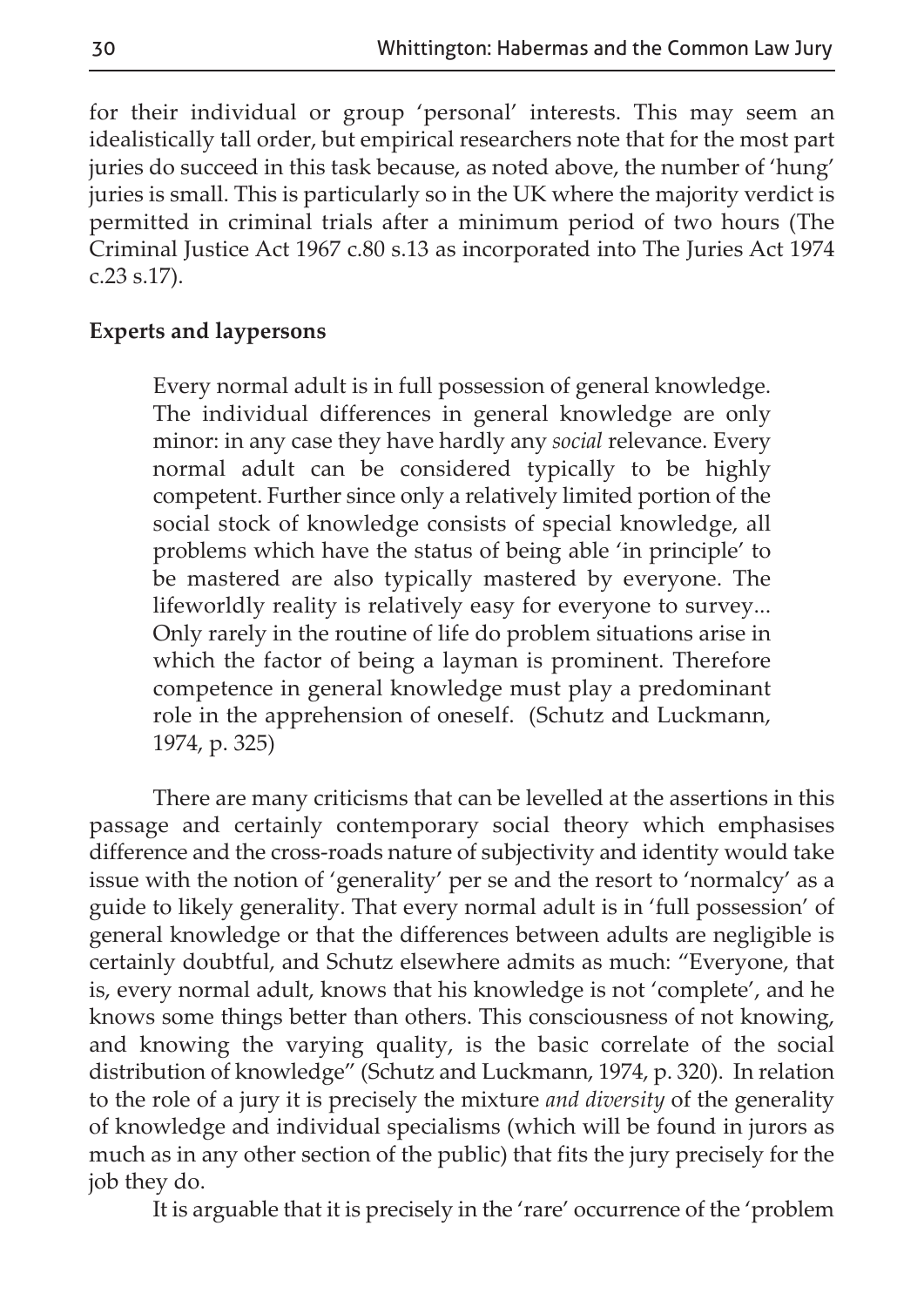situation' of a crime and the existence of disputed versions of this that the factor of being a lay person is 'prominent', so that in this instance the lay person is unusually the 'expert'. In the special case of the jury it is clear that a 'single' lay person expert would be unsuited to the task of utilising their general knowledge because 'general knowledge' as it is found in any individual will be incomplete. As Schutz observes, despite the generality of knowledge, not everyone is introduced to the same general knowledge, but "rather learns the version belonging to the class into which he was born" (Schutz and Luckmann, 1974, p. 326) so that knowledge acquired throughout a life will be differently acquired between individuals dependent upon the social circumstances of their acquisition of that knowledge. The socialization of individuals in their subjective acquisition of general knowledge is essentially individual in nature, and access to different 'general' knowledge depends on the social structure and its stratums.

No individual can access 'general knowledge' in an unproblematic fashion on their own, and the necessity of communal agreement upon its contents becomes necessary if the term is to have any meaning at all. 'General' knowledge only coalesces into an identifiable object through the agreement between parties to a discussion – it has no other way of instantiation. It might be said that general knowledge is not 'general' as such but coalesces in a specific instantiation, such that the statement "a person would take off her coat if the sun were shining and it was a hot day in the absence of any other reasons not to" remains a simple assertion in the absence of intersubjective agreement to acknowledge its claim to validity as a general proposition. Once it has received this 'agreement' it could then be identified as 'general knowledge'. It is by nature intersubjective and discursive which is why a 'jury' (just as a group of friends together talking) becomes an 'expert' at its instantiation.

This unstable non-rational, non-systematized 'lifeworld' element is criticised by both positivist and realist legal theorists who see impartiality and certainty as keys to a Justice that is denied by the unpredictability of juries and 'creative' wayward judges using dubious methods of 'distinguishing' to get out of following previous case-law (see Lord Reid in *R v National Insurance Comrs, Ex pp Hudson* [1972] AC 944, 966 quoted by Lord Hoffmann in *A v Hoare* [2008] UKHL 6 at para. 20). These elements are inveighed against as dangerously 'arbitrary' and anathematic to law both as system and as a mechanism for doing justice by stabilising expectations because it permits within law a mechanism for creating exceptions.

This process *appears* to hand the jury, along with autonomy, a form of popular sovereignty dressed up with the personality of the demos. This is clearly an inflated claim and sounds like the univocal and impersonal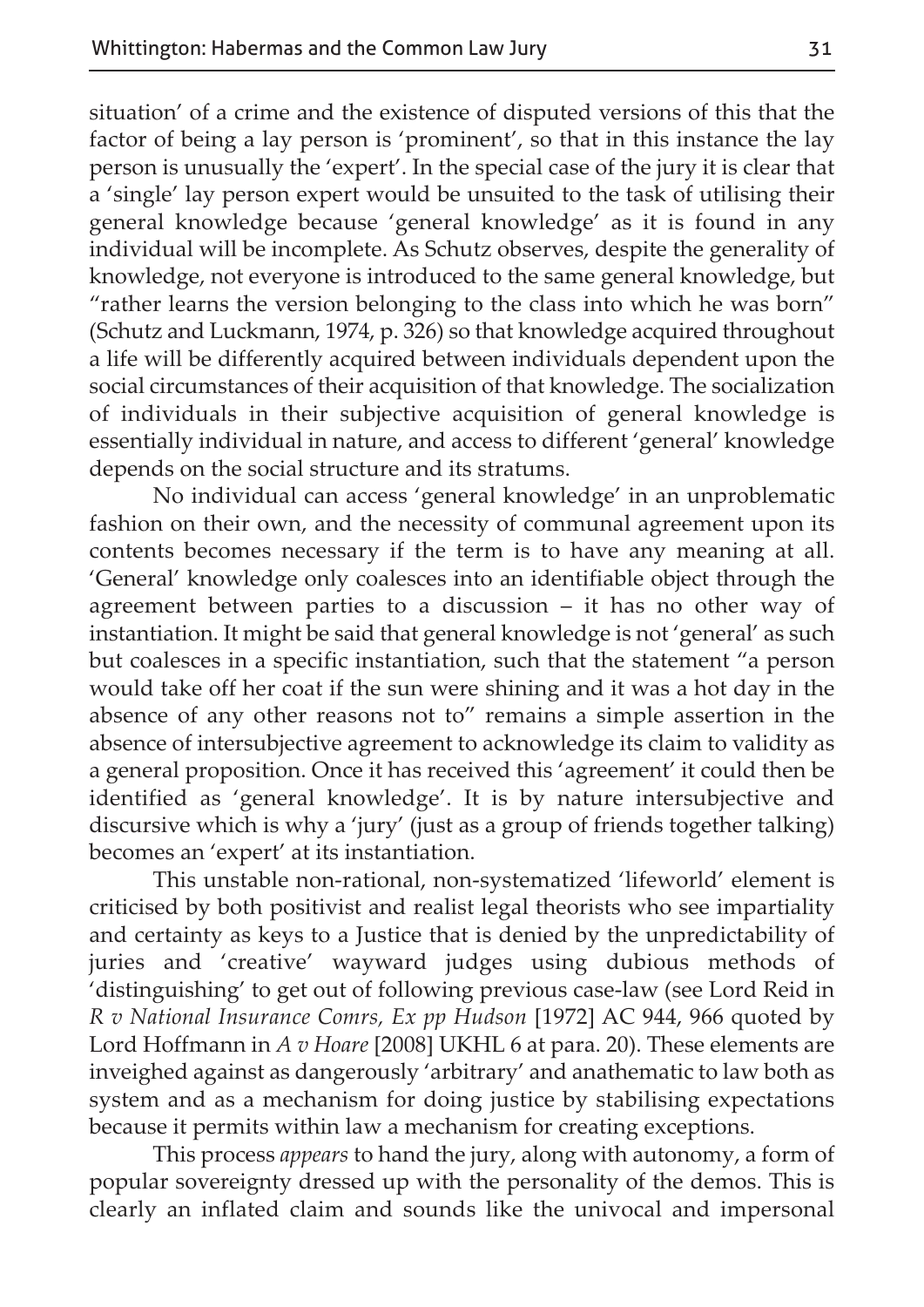'People' of totalitarian states. See Habermas's reference to the 'plebiscitaryacclamatory' form of 'regimented public sphere' (Habermas, 1991, preface p. xviii). It resembles the extreme end of a Republican reading that regards as possible the unification of citizens under a form of general will. A transcendental 'demos' does not reflect the discursive and intersubjective nature of the jury. Neither does the aggregation of individual positions supposed by Liberalism offer a plausible description of the jury's capacity for reaching unanimous agreement. While it is evident that the jury in this analysis draws on its life-world origins to justify its autonomy (to decide independently of outside influence the facts of a case), its manifestation of a form of 'public autonomy' needs further elaboration. This can be done by locating the jury in the realm of the public sphere. The jury has in its origins (from its historical restriction to those with property) a bourgeois pedigree. This property requirement was finally only abolished in 1972: the Criminal Justice Act 1972 c.71 consolidated in the Juries Act 1974 c.23 (Gobert, 1997, p. 115-6). Gobert observes that a similar movement happened around the same time to 're-classify' offences in such a way as to send more people to the Magistrates' Court and so away from the jury. Gobert sees this as Parliament's 'sabotage' of its own democratic reforms that only around 2% of criminal cases end up in the Crown Court where juries sit. This figure has not changed in the years since Gobert made this observation. Over 90% of all criminal cases in England and Wales are heard *entirely* in the Magistrates' Court (MoJ, 2013) Further research would be required to substantiate whether there are grounds to speculate that the erosion of confidence in the jury runs in parallel with the historical deterioration of the bourgeois public sphere traced by Habermas in his early work. That the limitation of the role of the jury has occurred simultaneously with its 'democratisation' warrants further examination. It may be that the 'autonomy' of the jury, its 'permission' to act as sovereign, was initially sanctioned by its early class (and gender) credentials. In this respect the jury has some claim to be considered as a constituent part of the 'bourgeois' public sphere described by Habermas.

To see the jury as a public sphere brings with it the powerful criticisms that have been levelled at this concept. Nancy Fraser (1992) has criticised the Habermasian 'ideal' public sphere as of weak democratic value given its original historical limitation to bourgeois white men, and that even where drawn from a wider plethora of groups in modern society the public sphere is incapable of 'bracketing out' the disparities of social inequalities between interlocutors. She argues that the idea of 'bracketing out' is a typically liberal solution: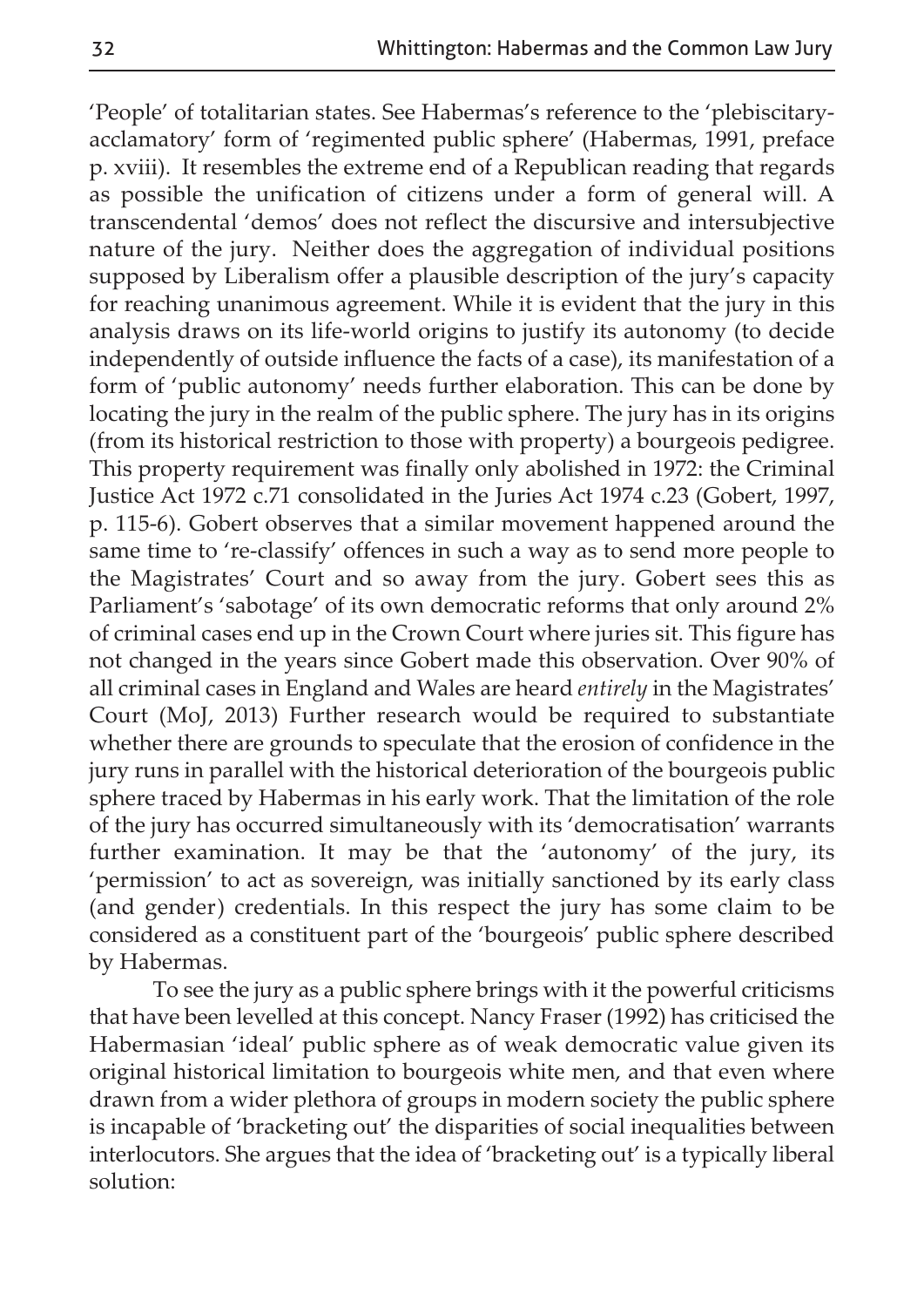Liberal political theory assumes that it is possible to organize a democratic form of political life on the basis of socioeconomic and sociosexual structures that generate systemic inequalities… [T]he problem becomes…how to insulate political processes from what are considered to be non-political or prepolitical processes, those characteristic, for example, of the economy, the family, and informal everyday life. (Fraser, 1992, p. 121)

She cites the analysis of Jane Mansbridge; "the transformation of 'I' into 'we' brought about through political deliberation can easily mask subtle forms of control…. Subordinate groups sometimes cannot find the right voice or words to express their thoughts, and when they do, they discover they are not heard" (Fraser, 1991, p. 119). While the concept can be revitalised by a re-reading of the idea of the public sphere as made up of numerous and overlapping spheres, this also returns the idea of 'interest' into the public sphere and as such it becomes a potentially fractured space of moral and political disunity as opposed to an arena for the achievement of consensus. The experience of the inability to find juries that will 'bracket out' social and sexual differences in the context of racially segregated and patriarchal societies has dogged analysis of the jury system in both the USA and the UK. Jeffrey Abramson (1994, pp. 108-118) offers numerous examples of racial bias evident in jury empanelment and deliberations in the USA. For what it may be worth, although there is great concern in the USA for the way in which race is treated in their criminal justice system, empirical research carried out in the UK has concluded that in the British context juries do not appear to discriminate on the grounds of race (Thomas, 2010, p. ii). This can be contrasted with the public debate in the USA over the acquittal of the man accused of killing Trayvon Martin: see Charles M. Blow (2013).

#### **III The operation of 'jury equity' in decisions that reject overwhelming evidence**

#### *E.P. Thompson in "Writing by Candlelight" (1980)*

*The English common law rests upon a bargain between the Law and the People. The jury box is where people come into the court; the judge watches them and the jury watches back. A jury is the place where the bargain is struck. The jury attends in judgment, not only upon the accused, but also upon the justice and humanity of the law....* (Auld, quoting Thompson, 2001, Ch.5, para. 99)

Despite this quotation from E. P. Thompson, in the paragraphs that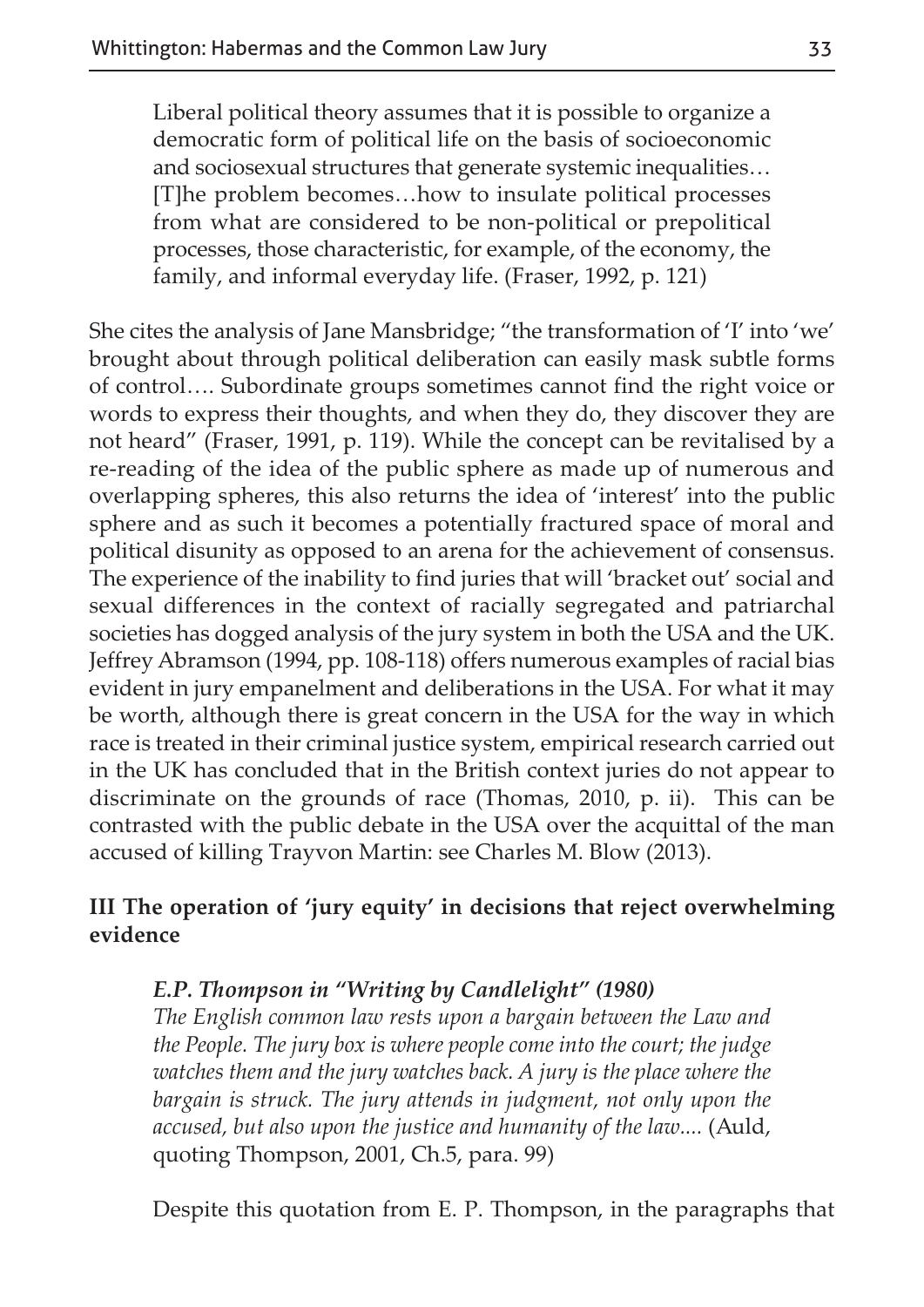followed Lord Justice Auld in his *Review of the Criminal Courts of England and Wales* (the Auld Review) spoke out strongly against the capacity of juries to bring in perverse verdicts, which fly in the face of overwhelming evidence. Against this view, Lord Denning had criticised the pejorative use of the term 'perverse' verdict as 'impertinent' (Gobert, 1997, p. 63). Unpersuaded by the rhetoric of those such as Devlin (1956) or Denning, Auld weighed in heavily on the side of those who say it is no business of the jury to go changing the law by means of nullification (Auld, 2001, Ch.5, para 105). Auld wanted jurors to be legally required to rule on the basis of evidence. For an opposed position to Auld see Michael Zander (2005, p. 14, fn. 21). Auld stated that Juries are not as Devlin claimed a 'mini' parliament and that they have no business acting like one when acting as 'finders of fact' in criminal tribunals. While Lord Justice Auld's position is a respected one held by many within the English legal system, it fails to consider those theories of participatory democracy in which this action of juries might be found to be legitimate upon acceptable theoretical grounds. However, the use of the word 'parliament' confuses the process of nullification with legislation and so misrepresents the effect of jury 'nullification'. No laws are cancelled by jury nullification, the same law remains in force after the decision and even in respect of that decision there remain avenues of appeal which lie entirely under the jurisdiction of a professional (and in the UK non-elected) judiciary. A mere jury decision in a trial court of first instance is no precedent for any court to follow and thus it does not and cannot produce a substantive 'common law'. The only 'precedent' set is the continued possibility for such decisions by juries in future, and that is an already existing precedent of long standing in the English common law: see *Bushell's Case* (1670) which was itself the result of an *appeal* court decision sanctioned by a judge in a higher court. In some instances juries' refusals to apply laws they disliked led to subsequent repeals of legislation, which rather argues *for* the legitimacy of the nullification process than otherwise. Laws, from those punishing people who aided and abetted escaping slaves, to prohibition, to the extensive use of the death penalty in England produced regular 'nullification' verdicts by juries and as such contributed to movements that led to formal changes in the law by the legislature. See nullification used by juries against The Fugitive Slave Act in Abramson (1994, pp. 77–85) and Gobert (1997, pp. 33– 35). Rather than view this as 'illegitimate' it might be better understood as a mechanism whereby the citizen 'influences' the legislative process. The jury in this context can be seen as '*jurisgenerative*'. *Jurisgenerative* communicative power, that no one is able to 'possess', underlies the administrative power of government. It operates as a form of political power: Habermas takes the following from Arendt; "Power springs up between men when they act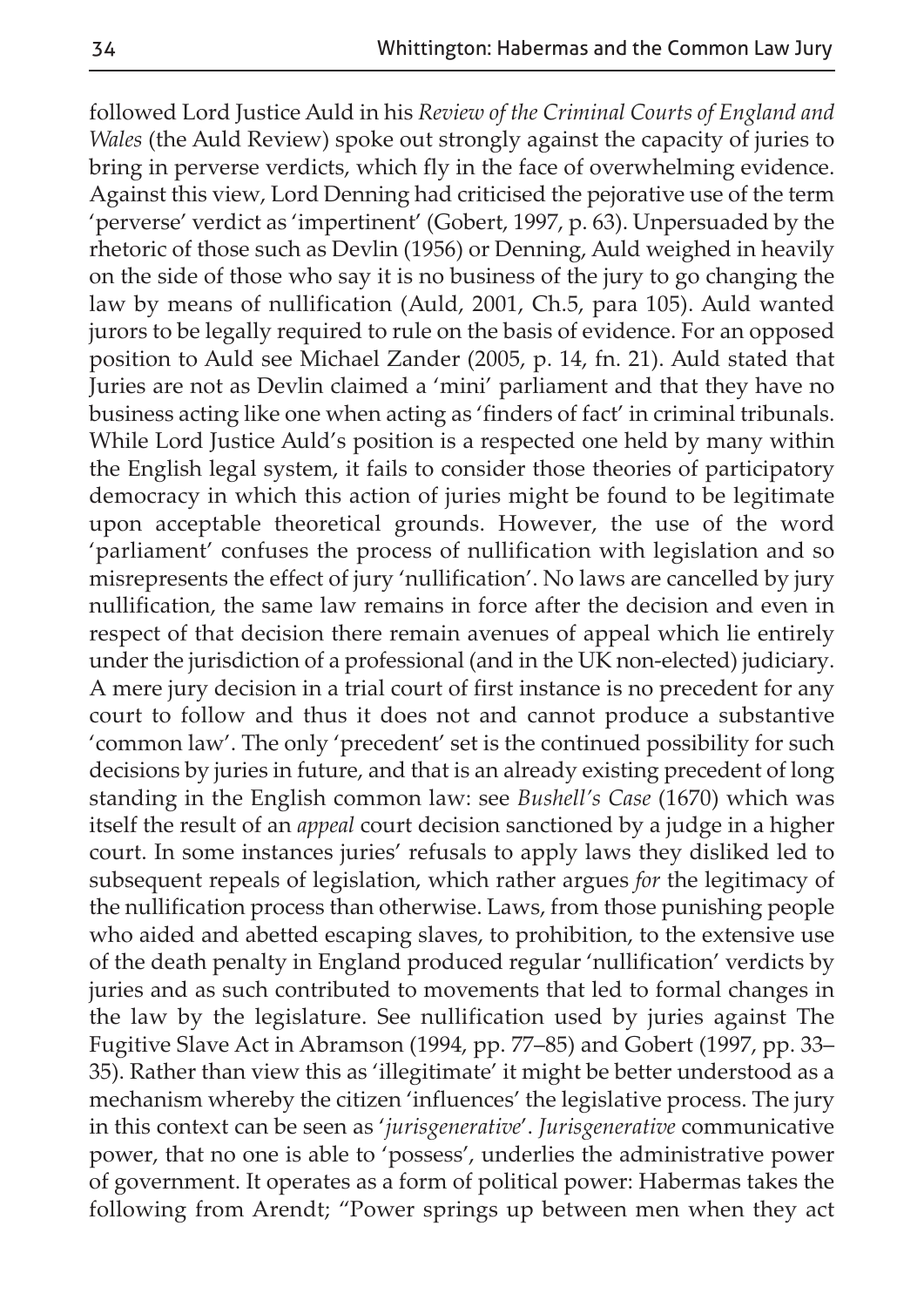together, and it vanishes the moment they disperse". This is axiomatic for the 'power' operationalised by the jury (Habermas, 1996, p. 147). In this light, nullification is the exercise of communicative freedom; it allows for the *emergence* of political power rather than the exercise of an *already* constituted power (Habermas, 1996, p. 149). In this sense if there is 'sovereignty' exercised by juries then it resembles the idealised dispersed sovereignty which Habermas claims is appropriate to the modern decentred state. In "Popular Sovereignty as Procedure" (1988), Habermas sees the need for sovereignty to be proceduralized and fractured, dispersed throughout society – so that it is "parcelled out over many stages: the process of proceduralized opinion-and will-formation must break down into numerous smaller particles. It must be shown that political morality is exacted only in small increments" (Habermas, 1996, p. 487). This 'particle theory' of sovereignty described by Habermas offers a more fitting metaphor for the jury's exercise of popular sovereignty, saving it from the hyperbole of both advocates and opponents alike.

If the above interpretation is accepted then it is clear that juries do not 'legislate' even when they make the implementation of a law ineffective. The jury might be said in these contexts to 'dis-approve' a law. This will raise the legitimacy of the law in question as a matter for subsequent debate and consideration by the legislature. This interpretation saves juries from the otherwise dubious claim to a form of "sovereign normless decisionism" which would allow for the "free rule of the exception", in an apparently normless law reminiscent of Carl Schmitt's decisionism

(Scheuerman, 1994, p. 40, pp. 68-80). Juries, however, do not singlehandedly decide upon the legal or moral norms reflected in law, but they bring them back into the public sphere for re-consideration. In this way juries make the 'legitimacy'/'legality' separation *recognisable* and bring the legitimacy of a specific law again into processes of deliberation in the public sphere.

One possible solution to the 'perversity' of juries might be to *force them* to abide by their oaths to try the case on the evidence alone, which Lord Justice Auld did suggest. Yet there are numerous 'old' cases where juries in delivering their judgements, in the days in England when they provided reasons for these, were very careful to word them with 'lawyerly' economy. There were several attempts by the jury in *Bushell's case 1670.* Initially they returned a verdict worded "Guilty of speaking in Gracechurch street". After being bullied, locked up and threatened by the judge, they finally bit the bullet and returned 'not guilty verdicts', for which the judge fined them for bringing in a verdict contrary to the evidence (Abramson, 1994, pp. 68-73). Quite apart from the practical difficulties of Justice Auld's suggestion, there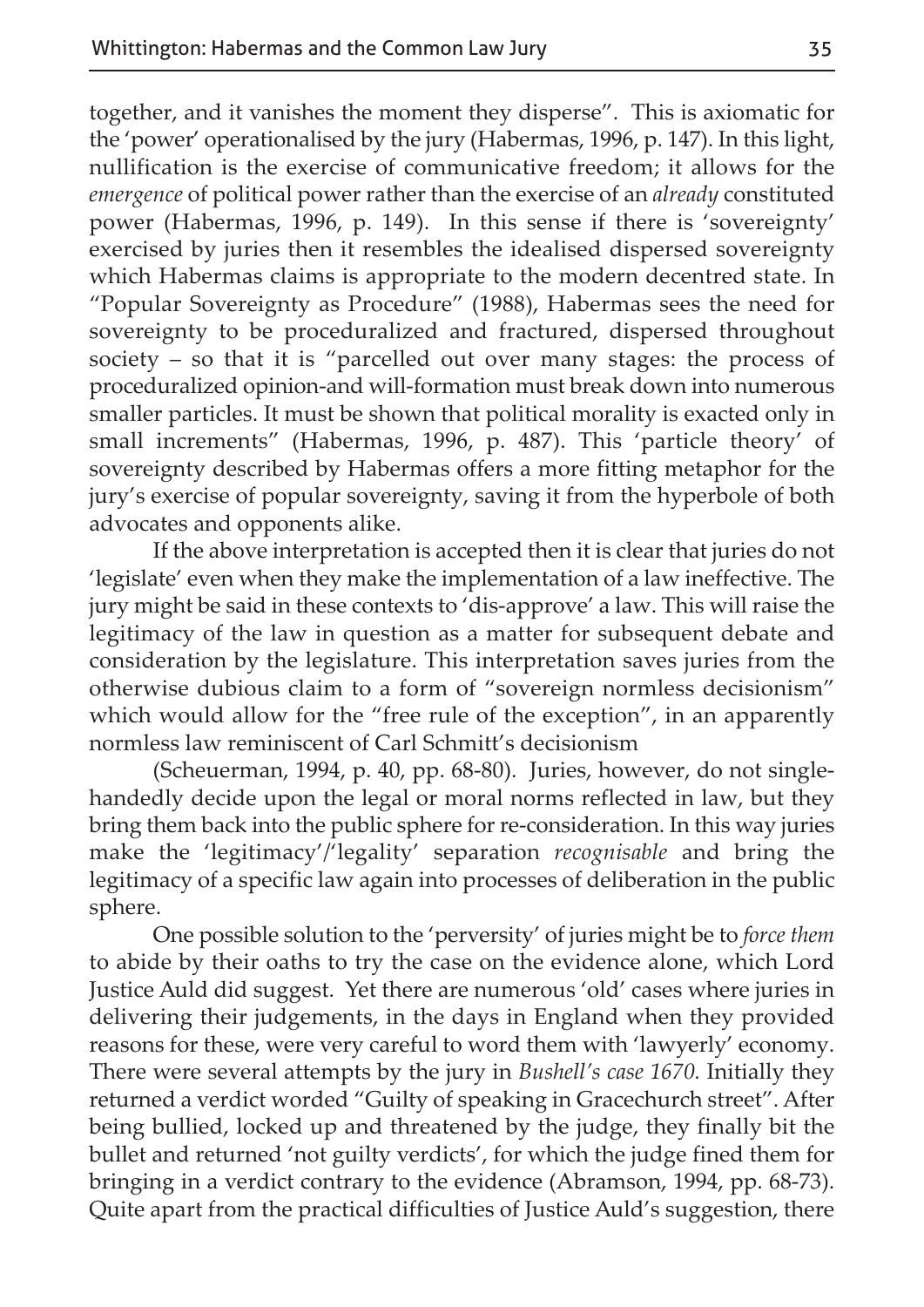is some justification to say it would be unacceptable to force jurors to abide by their oath if their autonomy is to be taken seriously.

Historically jurors were called upon to deliver verdicts according to their conscience, not merely in line with evidence (Gobert, 1997, p. 18-19). The old law of 'conscience' can be closely associated with the idea of autonomy. To require jurors to go against their 'consciences' is to remove their autonomy in an unacceptable fashion when a matter seems not a matter of mere 'legality' but goes to the heart of 'legitimacy'. This would be when the law in question, or its application to the facts before them, provokes the question as to whether its brute application is justified, whether it is 'right'. In the case of Clive Ponting the judge told the jury that the 'interest of the State' was equivalent in our Parliamentary democracy, to the 'interest of the government of the day' and that Ponting had 'no defence' when he disclosed information about the sinking of the General Belgrano to an elected Member of Parliament for the opposition. The jury acquitted and rejected the judge's 'correct' elucidation of the law that Ponting had no defence and they must convict. The jury's acquittal appeared to endorse a much broader view of 'the interest of the state' and its constituent personnel. The judge relied in his argument upon the 'fact' of elections (and inevitably by implication the constitutional import of the operation of the Parliamentary version of sovereignty as being an effective majority in the House of Commons) to underwrite his argument that "[i]nterests of the state, I direct you, means the policies of the state as they were in July 1984" (Ponting, 1985, pp. 190- 191). If juries in circumstances such as this were required to 'abide by their oath' against their conscience then their autonomy would be forfeit. As Ponting himself noted: "a jury left with no practical option but to convict ... has become a charade" (Ponting, 1985, p. 185). In the Ponting case *to require the jury to convict*, when they could not but perceive themselves as fair arbiters of what is and is not 'in the State's interest' because they themselves were called to sit effectively in their capacity as members of a public who legitimate the State during elections, seems itself perverse.

The above consideration of 'perverse' verdicts suggests that they do not detract from trial by jury. Rather they offer the common-law an internal mechanism of self-legitimation through ties to the public sphere facilitated by jury decisions however controversial. If the jury is disallowed the capacity for rejecting the case of either side then the essential discursive importance of the capacity to say either 'yes' or 'no' to any validity claim is undermined in such a way that communicative freedom is denied. The theoretical capacity to 'reject' *any* validity claim is integral to communicative theory and its expression in communicative power. If the jury are only to be permitted to 'acclaim' a legally 'correct' verdict then their position becomes analogous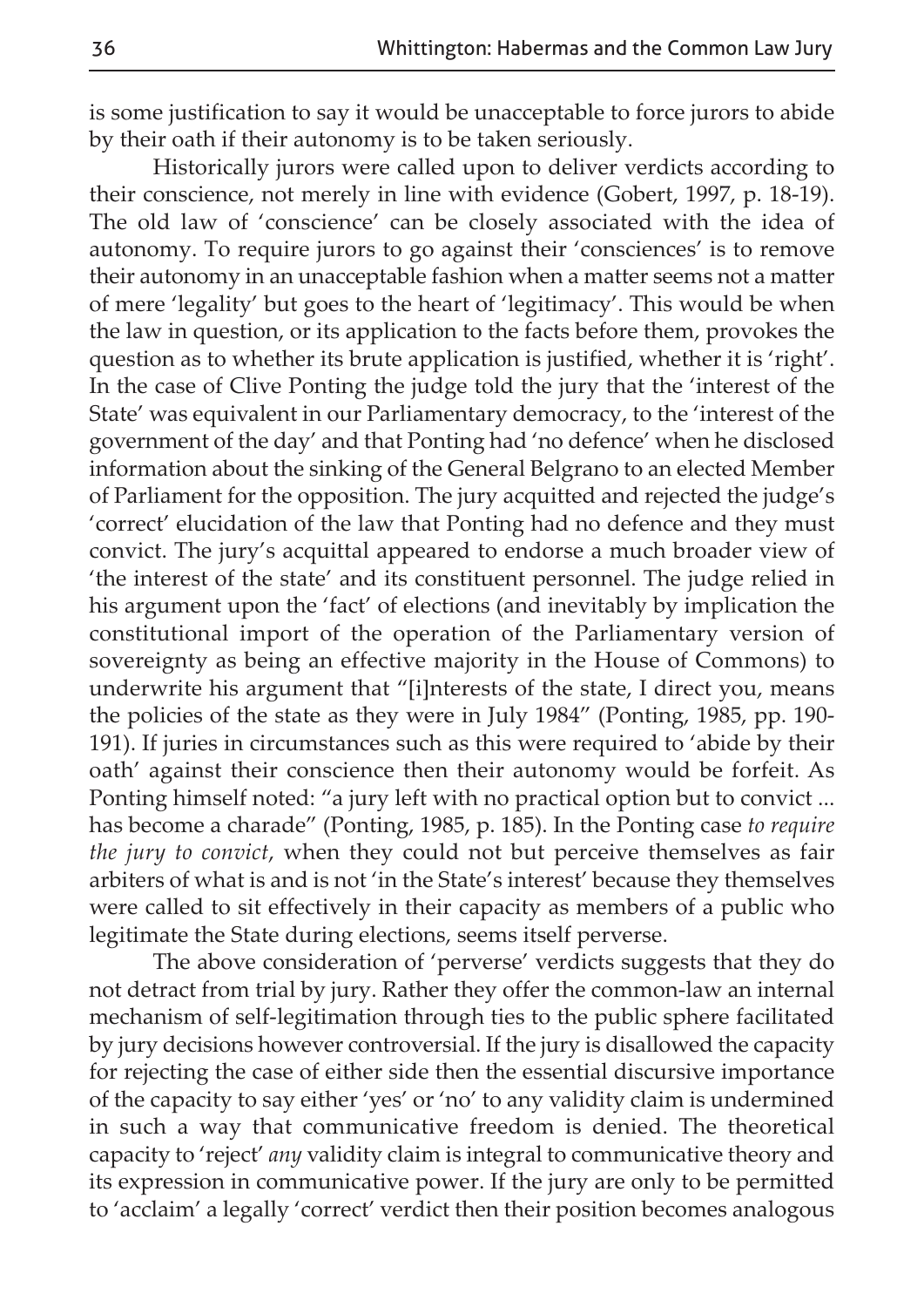to the ideal 'automaton' judge imagined by Weber, (Scheuerman, 1994, p. 71) or that of the denuded 'voter' identified by Habermas in *Transformation of the Public Sphere* and in "On Political Participation" where the cynical manipulation of the 'apathetic majority' within electorates at election times produces "ersatz public spheres" subservient to party mass management (Habermas, 1991, pp. 175-6). It is precisely the capacity of juries to *autonomously* reject or accept freely that establishes their authoritative significance and permits the claim that they underwrite the legitimacy of the legal system. Denuded of this capacity they are worthless even as determiners of fact.

**Val Whittington (vaw22@sussex.ac.uk)** is a DPhil candidate in Social and Political Thought at the University of Sussex. Her research examines the current practice of Quakerism in Britain viewed through the lens of 20th and 21st century social and political theory.

#### **Statutes**

The Criminal Justice Act 1967 c.80

The Juries Act 1974 c.23

#### **Case Law**

*Bushell's case* 124 Eng. Rep. 1006 (C.P. 1670)

*R v National Insurance Comrs, Ex pp Hudson* [1972] AC 944

*A v Hoare* [2008] UKHL 6

### **Bibliography**

Abramson, J. (1994) *We, the Jury: The Jury System and the Ideal of Democracy* BasicBooks, Harper Collins

Auld, L. J. (2001) *Review of the Criminal Courts in England and Wales* Available at http://webarchive.nationalarchives.gov.uk/+/http://www.criminal-courtsreview.org.uk/ccr-00.htm. Accessed 10th August 2013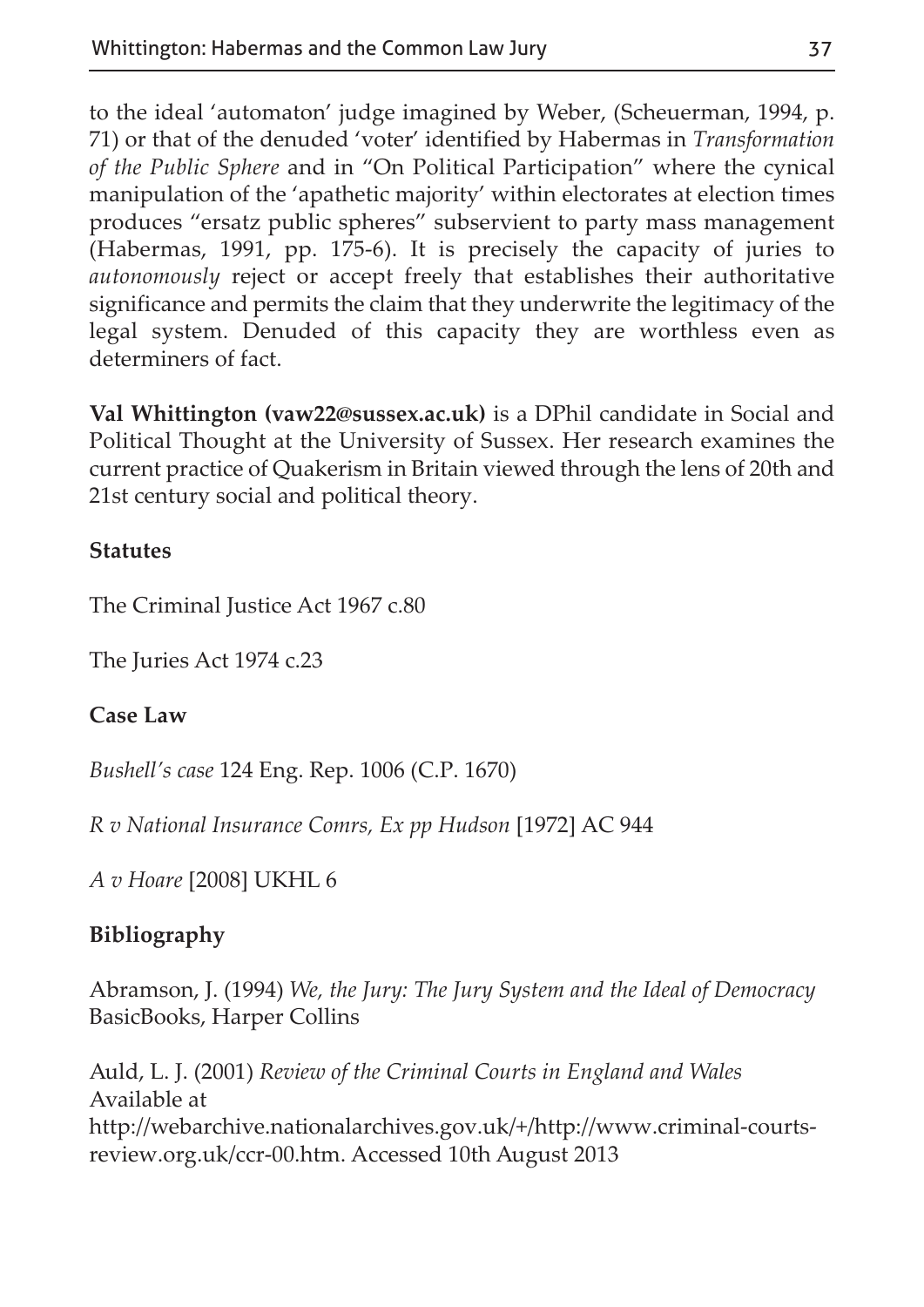Baxter, H. (2011) *Habermas: The Discourse Theory of Law and Democracy* California: Stanford Law Books, Stanford University Press

Blow, C. M. (2013) "The Whole System Failed Trayvon Martin" *The New York Times* 15th July. Available at http://www.nytimes.com/2013/07/16/opinion/the-whole-systemfailed.html?hp&\_r=1& [Accessed:  $16<sup>th</sup>$  July 2013]

Brailsford, H.N. (1983) *The Levellers and the English Revolution* ed. Hill, C. Nottingham: Spokesman Press

Calhoun, C. (1992) "Introduction: Habermas and the Public Sphere" in Calhoun, C. (ed.) *Habermas and the Public Sphere* Cambridge, Massachusetts and London: MIT Press

Devlin, P. (1956) *Trial By Jury* Hamlyn Lectures. London: Stevens & Sons

Finlayson, J.G. (2005) *Habermas: A very short introduction* New York: Oxford University Press (Kindle edition)

Fraser, N. (1992) "Rethinking the Public Sphere: A Contribution to the Critique of Actually Existing Democracy" in Calhoun, C. (ed) *Habermas and the Public Sphere* Cambridge, Massachusetts and London: MIT Press. pp. 109-142

Gobert, J. (1997) *Justice Democracy and the Jury* Aldershot: Ashgate-Dartmouth

Gregg, P. (1961) *Free-born John: A Biography of John Lilburne* London: Harrap & Co.

Habermas, J. (1987) *The Theory of Communicative Action* (first published 1981) Vol 2, trans. McCarthy, T. (1987) Cambridge: Polity Press, Blackwell Publishers

Habermas, J. (1988) *Legitimation Crisis* (German publication 1973) trans. McCarthy, T. (1976) Cambridge: Polity Press

Habermas, J. (1991) *The Structural Transformation of the Public Sphere* (German publication 1962) trans. Burger, T. (1989) MIT Press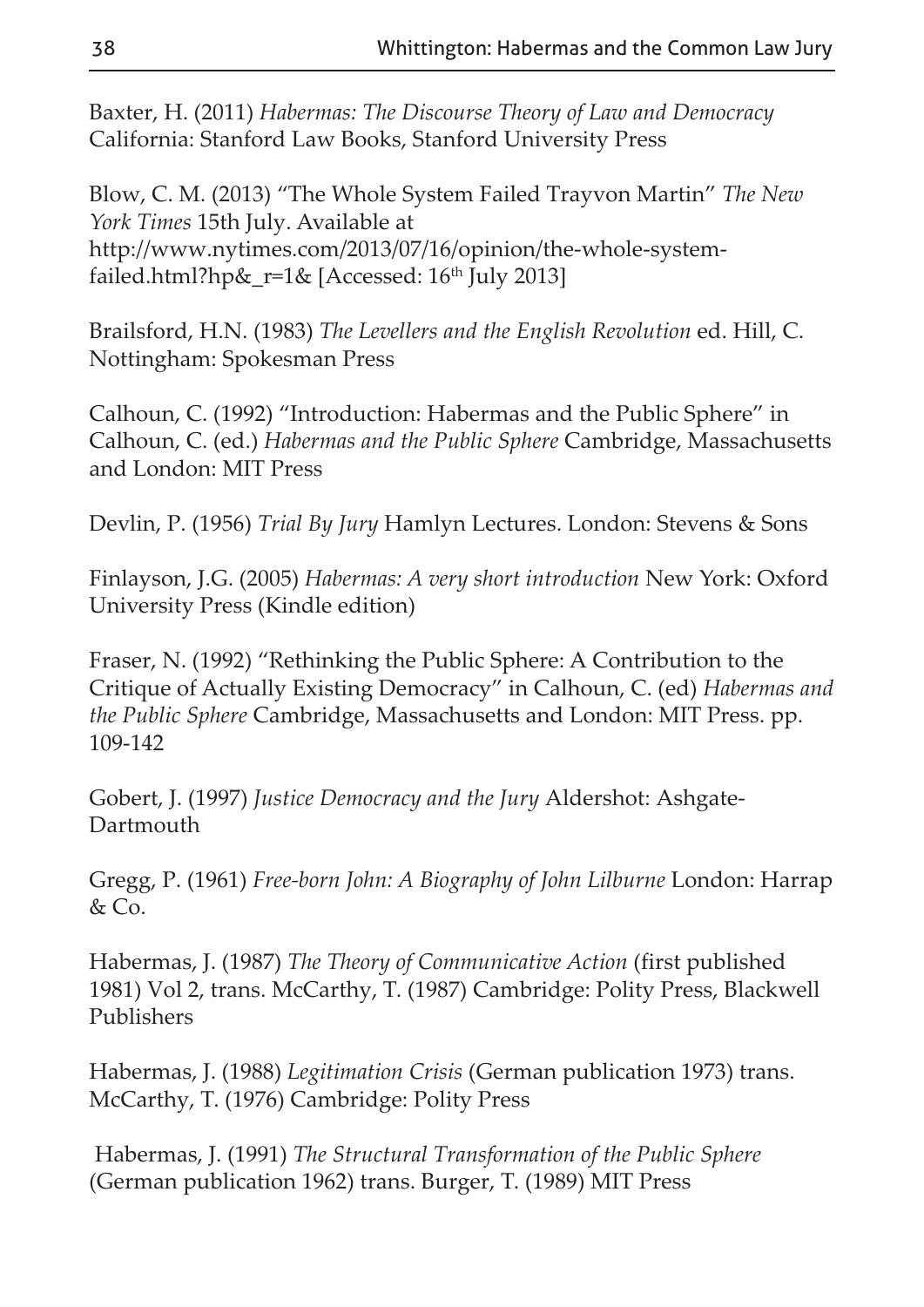Habermas, J. (1994) "Three Normative Models of Democracy" *Constellations* Vol I, No. 1, pp. 1 – 10

Habermas, J. (1996) *Between Facts and Norms* (German publication 1992) Trans. Rehg, W. Cambridge: MIT, Polity Press

Held, D. (2006) *Models of Democracy* 3rd ed. Cambridge: Polity Press

Ministry of Justice (2013) "Court Statistics Quarterly- January to March 2013" *Ministry of Justice Statistics bulletin* 20 June

Ponting, C. (1985) *The Right to Know: The Inside Story of the Belgrano Affair* London: Sphere Books

Rose, M.R., Seidman Diamond, S. and Baker K.M. (2009) "Goffman on the Jury: Real Jurors' Attention to the ''Offstage'' of Trials" *Law & Human Behaviour* (2010) vol. 34, pp. 310–323

Rozenberg, J. (2013a) "The Pryce of a jury's failure" *The Guardian* Thursday 21st February 2013. Available at http://www.theguardian.com/law/2013/feb/21/vicky-pryce-case-juryfailure

Rozenberg, J. (2013b) "Verdict on Juries: Placing blind trust in them helps no-one" *The Guardian* 15th May 2013. Available at http://www.theguardian.com/law/2013/may/15/juries-research-internetuse

Scheuerman, W.E. (1994) *Between the Norm and the Exception: The Frankfurt School and the Rule of Law* Massachusetts: MIT Press

Schutz, A. and Luckmann T. (1974) *The Structures of the Life-World Vol I*, trans. Zaner, R. M. and Engelhardt Jr., T. (1973) London: Heinemann

Schutz, A. and Luckmann T. (1989) *The Structures of the Life-world Vol II* trans. Zaner, R. M. and Parent, D. J. Northwestern University Press

Seidman Diamond, S., Vidmar, N. et al (2003, 2006) "Inside the Jury Room: Evaluating Juror discussions during trial" *Judicature* Vol 97, No. 2 (2003), pp. 54-58, reproduced in Hans, V. P. (2006).*The Jury System* Aldershot: Ashgate Publishing, pp. 473-8